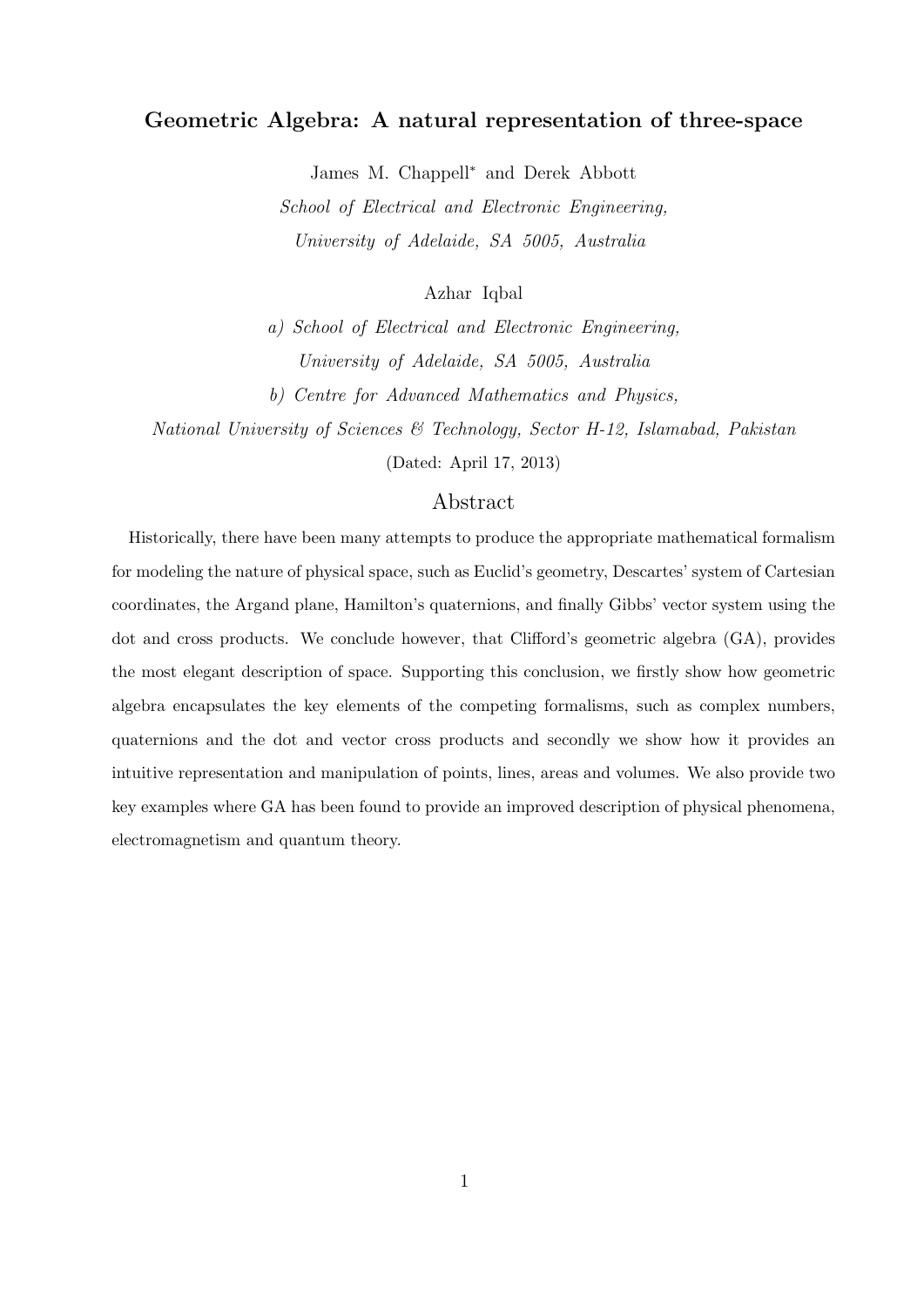### I. INTRODUCTION

Einstein once stated, 'Everything should be made as simple as possible, but not one bit simpler', and in this paper we ask the question: 'What is the simplest mathematical representation of three-dimensional physical space that is nevertheless complex enough to satisfactorily describe all its key properties?'

The presence of five regular solids confirms the conclusion that we live in a threedimensional world. If we lived in a world with four spatial dimensions, for example, we would be able to construct six regular solids, and in five dimensions and above we would find only three<sup>1</sup>. Also, the gravity and the electromagnetic force laws have been experimentally verified to follow an inverse square law to very high precision<sup>2</sup>, indicating the absence of additional macroscopic dimensions beyond three space dimensions. Hence a three-dimensional coordinate system, as proposed by Descartes, appears to be a suitable overall framework. For three-space, however, as well as positional coordinates, we also need to be able to represent orientation or rotations at each point in this space. In the plane the algebra of complex numbers can be used for rotation and in three space, the algebra for rotations is given by Hamilton's quaternions. Hence, in order to form a unified algebra of three-space we need to integrate the complex numbers and quaternions within the framework of Cartesian coordinates. This was achieved by Clifford in 1873, who named his system, Geometric Algebra  $(GA)$ .

# A. Historical development

Around 547 BCE, opposing the world view of his time, Thales expressed his belief that every event on the earth had natural rather than mythological causes<sup>3</sup>. Pythagoras extended this notion of natural causation, by postulating that numbers and their relationships, underly all things. This mathematical approach by Pythagoras was masterfully applied by Euclid to geometry, deriving his famous set of geometrical theorems based on a few simple axioms, that formed the first comprehensive theory for the physical world. The next real breakthrough in mathematical science did not come though till the seventeenth century, and it has been extensively debated by historians, why there was such a slow down in the progress of science and mathematics following the Greek explosion. Various suggestions have been provided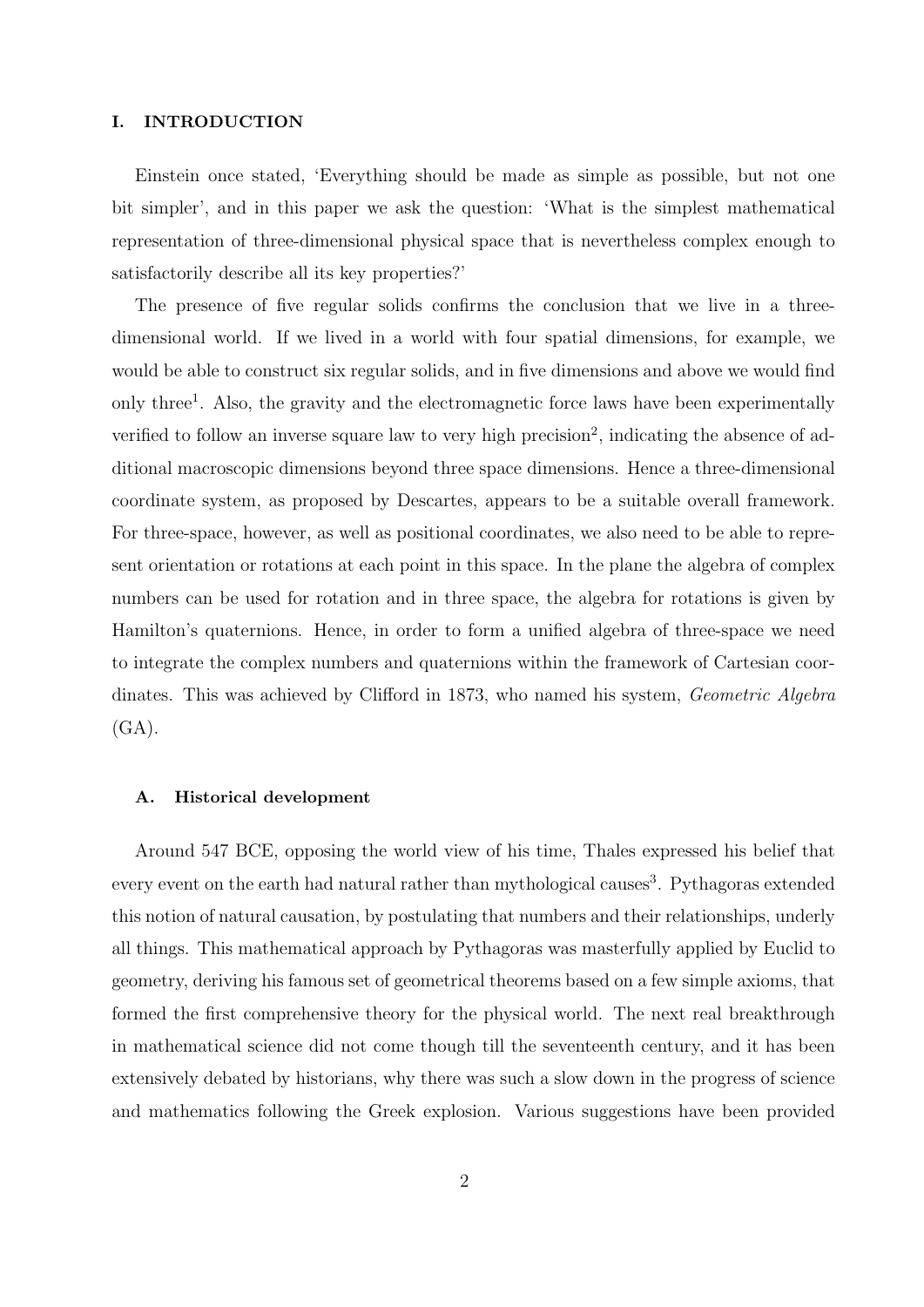to answer this, such as the Roman empire suppressing dissent and not sponsoring the arts, the ready availability of slaves obviating the need for work efficiencies<sup>4</sup>. However it has also been proposed that the algebraic and numerical system used by the Greeks, had inherent limitations, which were roadblocks to further progress<sup>5</sup>. For example the length along the diagonal of a unit square, we know today as  $\sqrt{2}$ , being an irrational number, did not exist in the Greek numeric system, which was based solely on integers and their ratios. Another hindrance would have been the roman numerals which made numeric manipulation difficult.

However with the arrival of Hindu-Arabic numbers in about 1000 AD into Europe, which included a zero that allowed positional representation for numbers, together with the acceptance of negative numbers in 1545 AD, allowed for the concept of a complete number line to be developed. This then paved the way for Descartes to revolutionize the Greek system in 1637, by proposing a union of algebra and geometry using Cartesian coordinates. He stated 'Just as arithmetic consists of only four or five operations, namely, addition, subtraction, multiplication, division and the extraction of roots, which may be considered a kind of division, so in geometry, to find required lines it is merely necessary to add or subtract lines.' Descartes thus postulated an equivalence between line segments and numbers, something the Greeks were not prepared to do. This achievement is identified by John Stuart Mill, 'the greatest single step ever made in the exact sciences'<sup>6</sup> .

The Cartesian coordinate system proposed by Descartes, appears to become confused, however, with the later development of the Argand diagram, which, while isomorphic to the Cartesian plane, consists of one real and one imaginary axis, and so not rotationally symmetric. To add to the confusion, Hamilton in 1843 generalized the complex numbers to three space, defining the algebra of the quaternions using the basis elements i, j, k that can also be used as a substitute for three dimensional Cartesian coordinates. This confused state of affairs, on exactly how to represent three-space coordinates and rotations, was finally resolved by William Clifford in 1873. Clifford adopted the Cartesian coordinate system of Descartes, but then also integrated the algebra of complex numbers and quaternions as the rotation operators within this space. Clifford also achieved a fulfillment of Descartes' original vision of a vector being able to be manipulated in the same way as normal numbers, by deriving a multiplication and division operation for vectors that allowed them to be treated as algebraic variables. Additionally Clifford's system extended this idea to its natural conclusion, allowing allowing not just lines, but also areas and volumes, and their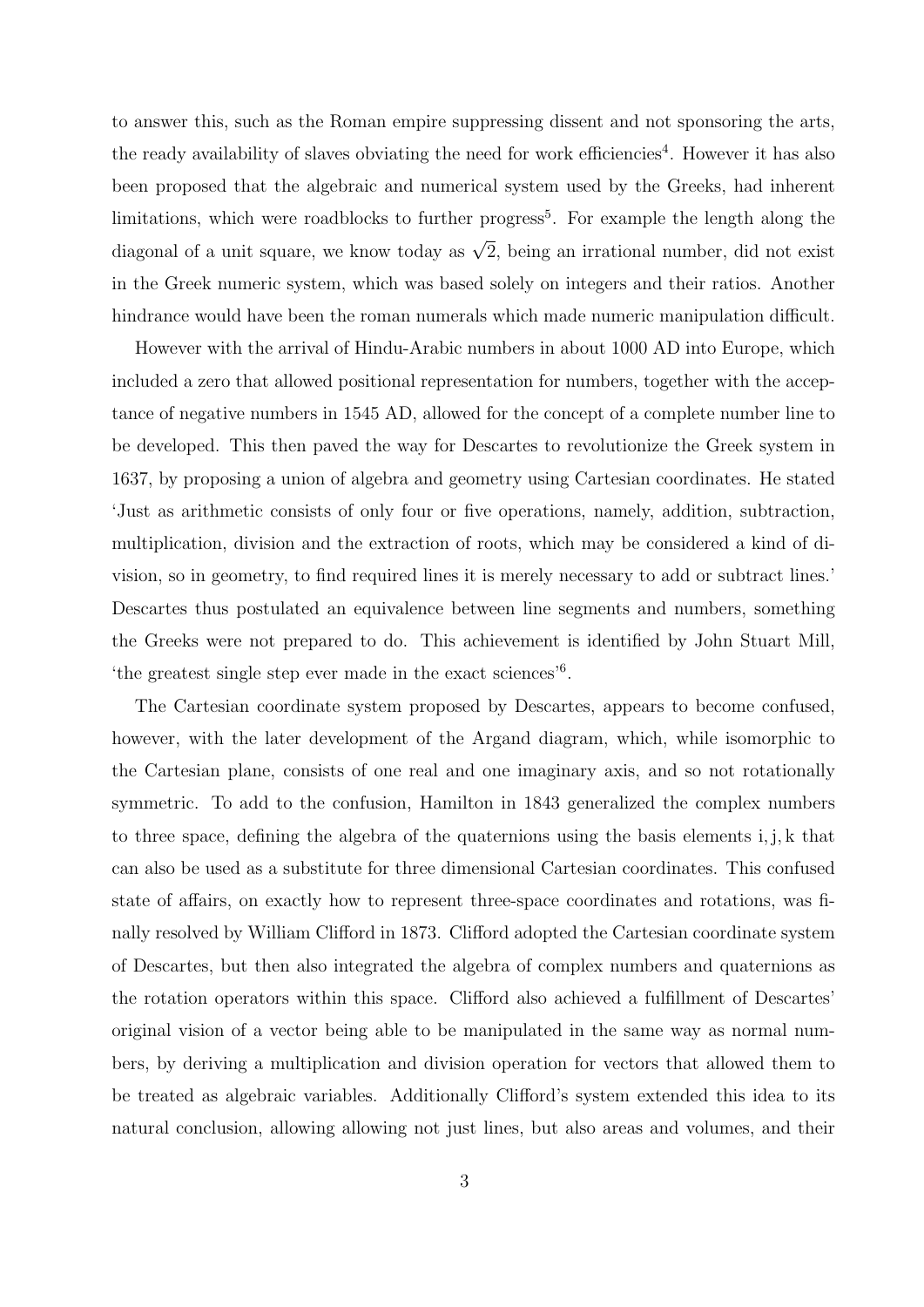compositions, to be also treated in this same way.

#### B. Clifford's definition of three-space

How did Clifford solve the problem of forming an integrated description of three-space combining Cartesian coordinates and the algebra of complex numbers and quaternions, as well as providing an algebraic treatment of lines, areas and volumes?

Firstly, we represent the three degrees of freedom in a Cartesian coordinate system by the algebraic constants  $e_1, e_2$  and  $e_3$  as shown in Fig. 1, which we define to have a positive square, that is  $e_1^2 = e_2^2 = e_3^2 = 1$ . The next crucial step is specify these elements as anticommuting, that is  $e_j e_k = -e_k e_j$  for  $j \neq k$ . These few definitions are sufficient to define Clifford's system.

Geometrically, the basis elements  $e_1, e_2, e_3$ , the bivectors  $e_2e_3, e_1e_3$  and  $e_2e_3$  and the trivector  $e_1e_2e_3$ , represent unit lines, unit areas, and unit volumes respectively. We also find that the compound algebraic elements, the bivectors  $e_2e_3$ ,  $e_1e_3$  and  $e_2e_3$  all square to minus one, for example,  $(e_1e_2)^2 = e_1e_2e_1e_2 = -e_1e_1e_2e_2 = -1$ , using the anticommutivity and positive square of the basis elements. We can now identify an isomorphism of the three bivectors with the three quaternions of Hamilton, so that  $i \leftrightarrow e_2e_3$ ,  $j \leftrightarrow e_1e_3$ ,  $k \leftrightarrow e_1e_2$ . Also, in the plane, the bivector  $e_1e_2$  can be used as a replacement for the unit imaginary  $\sqrt{-1}$ , forming a complex-like number  $a+ib$ , where we define  $i = e_1e_2$ . The final compound element, the trivector  $j = e_1e_2e_3$  also squares to minus one and commutes with all basis elements and so is isomorphic to the scalar unit imaginary  $\sqrt{-1}$  in three dimensions. Now, because the unit imaginary is no longer required in Clifford's system, and because the unit imaginary was first used in complex numbers that are isomorphic to GA in two dimensions, we will adopt the widely used symbol  $i = e_1e_2$  to represent the bivector, and in three dimensions, we will adopt  $j = e_1e_2e_3$ , a commonly used symbol in electrical engineering to represent the unit imaginary. This distinction between two forms of the unit imaginary  $\sqrt{-1}$ , as i and j in two and three dimensions respectively, has physical significance when describing Dirac's equation for the electron, described later. The basic elements of the algebra used to describe three dimensional space shown in Fig. 1.

Now, using the trivector j we also find the relations  $e_1e_2 = je_3$ ,  $e_3e_1 = je_2$  and  $e_2e_3 = je_1$ . For example,  $je_1 = e_1e_2e_3e_1 = e_1^2e_2e_3 = e_2e_3$ , as required. These relations can be summarized by the relation  $e_i e_j = j \epsilon_{ijk} e_k$ , which we see describes the Pauli algebra, and hence we can use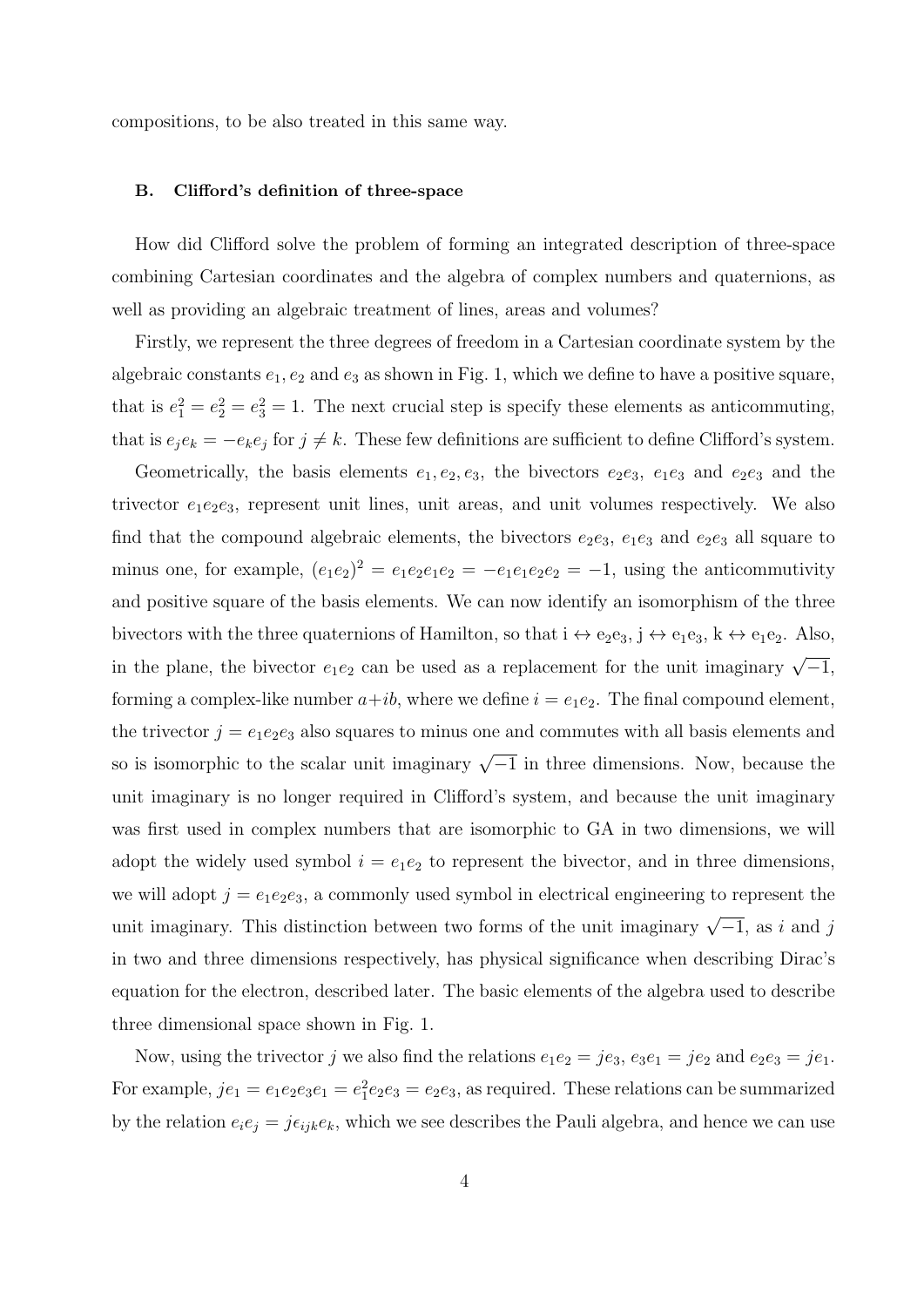

FIG. 1: The basic elements of Clifford's model for three space. This consists of three unit vectors  $e_1, e_2$  and  $e_3$ , three unit areas  $e_2e_3, e_3e_1$  and  $e_1e_2$  and a unit volume  $j = e_1e_2e_3$ 

Clifford's basis vectors  $e_k$  to replace the three Pauli matrices  $\sigma_k$  commonly used to describe quantum mechanical spin.

The competing mathematical systems that Clifford unified is shown in Fig. 2. In the plane the unit imaginary  $\sqrt{-1}$  is replaced with the bivector  $i = e_{12}$ , using the subscript notation  $e_{12} = e_1 e_2$ . Hamilton's three quaternions i, j and k representing rotations about the three available axes, can be replaced with the bivectors  $e_{23}$ ,  $e_{13}$  and  $e_{12}$  respectively, as shown, with the Cartesian axes described by unit vectors  $e_1$ ,  $e_2$  and  $e_3$ .

#### C. The Clifford vector product

Using the three basis elements we can define a vector  $\mathbf{v} = v_1e_1 + v_2e_2 + v_3e_3$ , where  $v_i \in \Re$ , and given a second vector  $\mathbf{u} = u_1 e_1 + u_2 e_2 + u_3 e_3$ , we can find their algebraic product using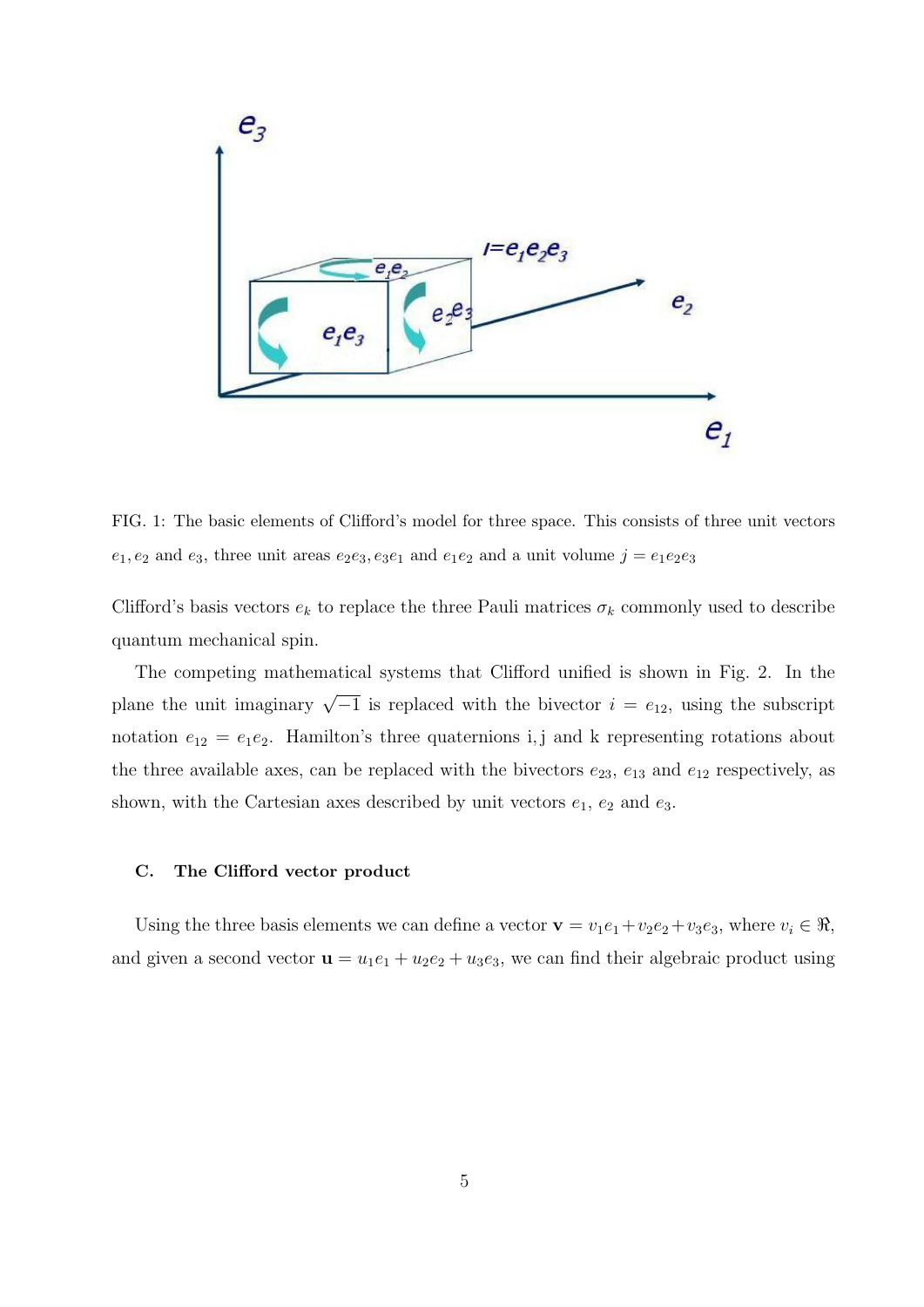

FIG. 2: Clifford's representation of three space. Firstly, the Cartesian plane is defined by the vectors  $e_1$  and  $e_2$ , with the bivector  $e_{12}$  identified as the unit imaginary used to define the Argand diagram. The inverse of a vector v is also shown in red, both for the Cartesian case and the for the Argand plane. In 3D, defined by the vectors  $e_1, e_2$  and  $e_3$ , the non-commuting quaternions i, j and k are replaced by the three bivectors  $e_{23}$ ,  $e_{13}$  and  $e_{12}$  as shown.

the distributive law of multiplication over addition, giving

$$
\mathbf{u}\mathbf{v}
$$
\n=  $(e_1u_1 + e_2u_2 + e_3u_3)(e_1v_1 + e_2v_2 + e_3v_3)$   
\n=  $u_1v_1 + u_2v_2 + u_3v_3 + (u_2v_3 - v_2u_3)e_2e_3 + (u_1v_3 - u_3v_1)e_1e_3 + (u_1v_2 - v_1u_2)e_1e_2$   
\n=  $\mathbf{u}\cdot\mathbf{v} + \mathbf{u}\wedge\mathbf{v}$ ,

which produces a sum of the dot and wedge products. This algebraic product is commonly referred to as the geometric product. If we now use the dual relation  $e_i e_j = j \epsilon_{ijk} e_k$  we can transform this result to

$$
\mathbf{u}\mathbf{v} = u_1v_1 + u_2v_2 + u_3v_3 + j((u_2v_3 - v_2u_3)e_1 + (u_1v_3 - u_3v_1)e_2 + (u_1v_2 - v_1u_2)e_3)
$$
 (2)  
=  $\mathbf{u} \cdot \mathbf{v} + j\mathbf{u} \times \mathbf{v}$ ,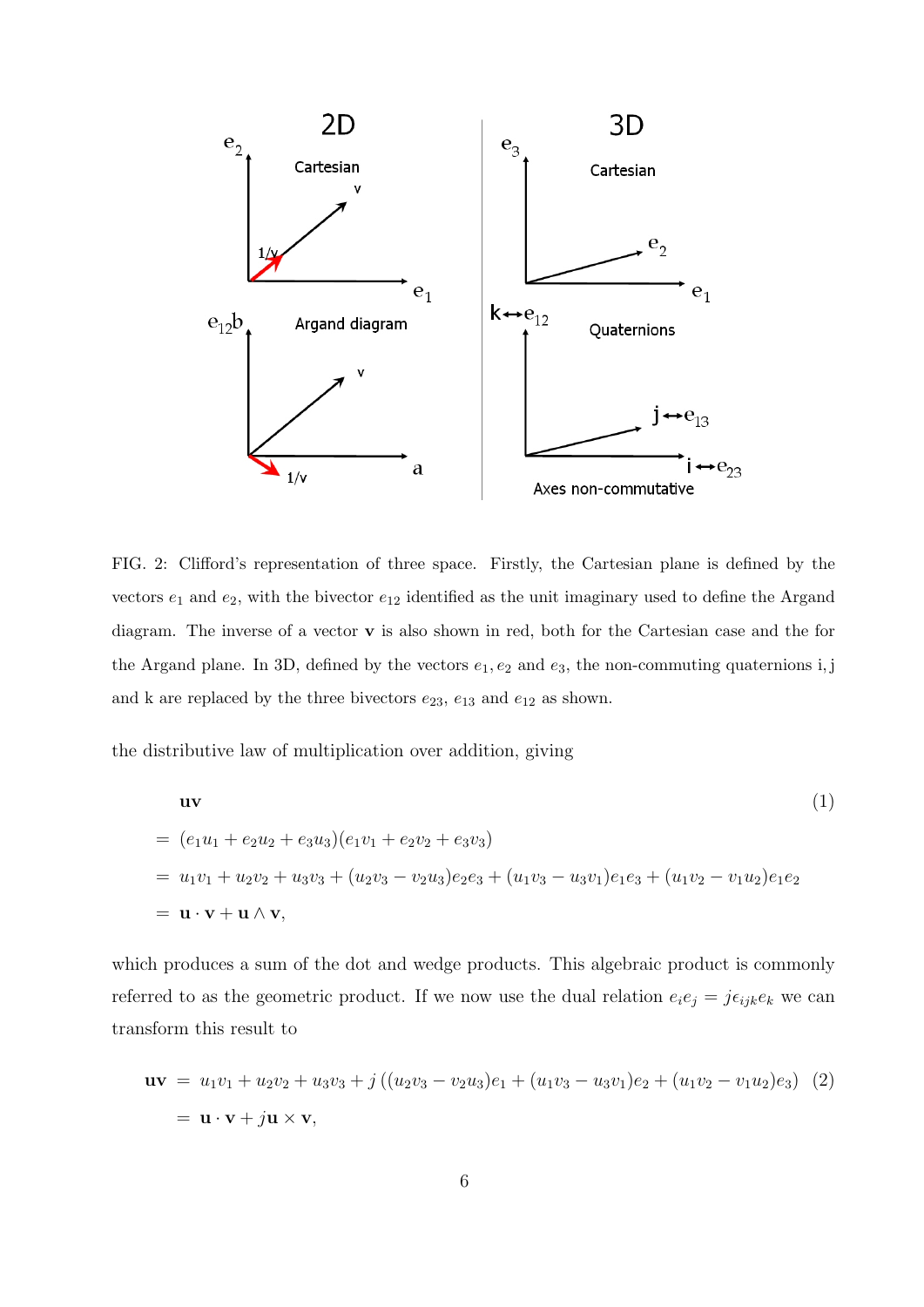which now forms a resultant in the form of a complex-like number consisting of the dot and cross products. Both the wedge product form and the cross product form are useful, though the dual relation, allowing the cross product form, only applies in three dimensions. Hence we can see that the the dot and the cross products indeed appear intrinsic to three dimensional space, however the advantage of the Clifford system is that they are unified into a single invertible number, as shown in Eq. (2). We can also identify a limitation of defining the cross product as a separately defined product, as it does not naturally extend to higher dimensional spaces, whereas the formulation in Eq. (1) does. The expression in Eq. (2) generated by simply expanding the brackets defining two vectors thus provides an alternative calculation tool to the conventional method of using the determinant of two vectors embedded in a  $3 \times 3$  matrix. Clearly, following Clifford's treatment of vectors, as in Eq. (1), it is not possible treat vectors only in terms of traditional row or column vectors, but rather as a linear combination of the basis elements  $e_1$   $e_2$  and  $e_3$ .

As can be seen from Eq. (1), for the case of a vector multiplied by itself, the wedge product will be zero and hence the square of a vector  $\mathbf{v}^2 = \mathbf{v} \cdot \mathbf{v}$ , becomes a scalar quantity. However this now allows us to define the inverse of a vector  $\bf{v}$  as

$$
\mathbf{v}^{-1} = \frac{1}{\mathbf{v}^2} \mathbf{v}.\tag{3}
$$

This gives the result  $vv^{-1} = \frac{1}{v^2}vv = 1$  as required, so that we form the vector division  $\frac{\mathbf{u}}{\mathbf{v}} = \mathbf{u}\mathbf{v}^{-1}.$ 

We can now compare the inverse of a Cartesian vector with the inverse of complex number. Given a complex number  $z = re^{i\theta}$  we find the inverse  $z^{-1} = (1/r)e^{-i\theta}$ , that has an inverse length, with a negative angle. For a Cartesian vector  $\mathbf{v} = e_1 r e^{i\theta} = r \cos \theta e_1 + r \sin \theta e_2$  in Clifford's system, we find the inverse vector  $\mathbf{v}^{-1} = (1/r)e_1e^{i\theta} = (1/r)\cos\theta e_1 + (1/r)\sin\theta e_2$ that is a vector of inverse length but in the same direction as the original vector, as shown in Fig. 2. The negative direction for the angle  $\theta$  for the case of the inverse of a complex number, forming an inverse rotation, also confirms their role as rotation operators rather than as a replacement for Cartesian vectors.

As a simple application of Clifford's geometric product, if we have two vectors  $\mathbf{a} =$  $a_1e_1 + a_2e_2 + a_3e_3$  and  $\mathbf{b} = b_1e_1 + b_2e_2 + b_3e_3$ , we can find a third vector  $\mathbf{c} = \mathbf{a} + \mathbf{b}$ , as shown in Fig. 3. We then find that

$$
c^{2} = (a + b)^{2} = a^{2} + b^{2} + ab + ba = a^{2} + b^{2} + 2a \cdot b
$$
 (4)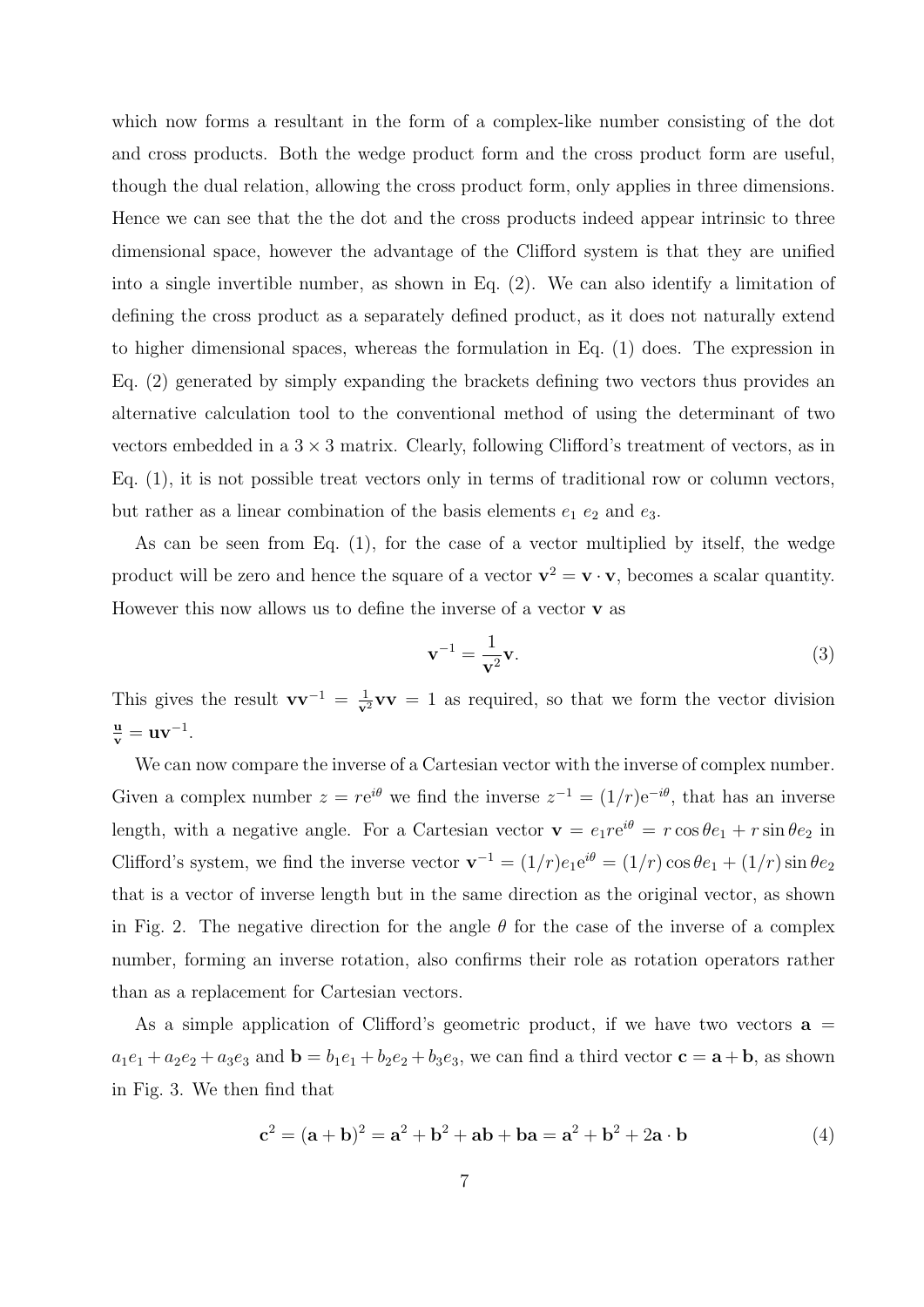using the the result from Eq. (2) that  $ab + ba = a \cdot b + ja \times b + b \cdot a + jb \times a = 2a \cdot b =$  $2|\mathbf{a}||\mathbf{b}\cos C$ , where C is the angle between the vectors **a** and **b**, a result also known as the cos rule for triangles.



FIG. 3: Deriving the Cos rule for triangles. From the diagram we have the vector relation that  $c = a + b$ , that gives using the geometric product  $c^2 = a^2 + b^2 + 2a \cdot b$ .

## D. Example 1: Area calculation



FIG. 4: Calculating areas using the geometric product.

Inspecting Fig. 4, we might wish to know the area enclosed by the two vectors, which we can calculate from a variety of geometrical constructions, to be  $u_1v_2 - u_2v_1$ . Alternatively,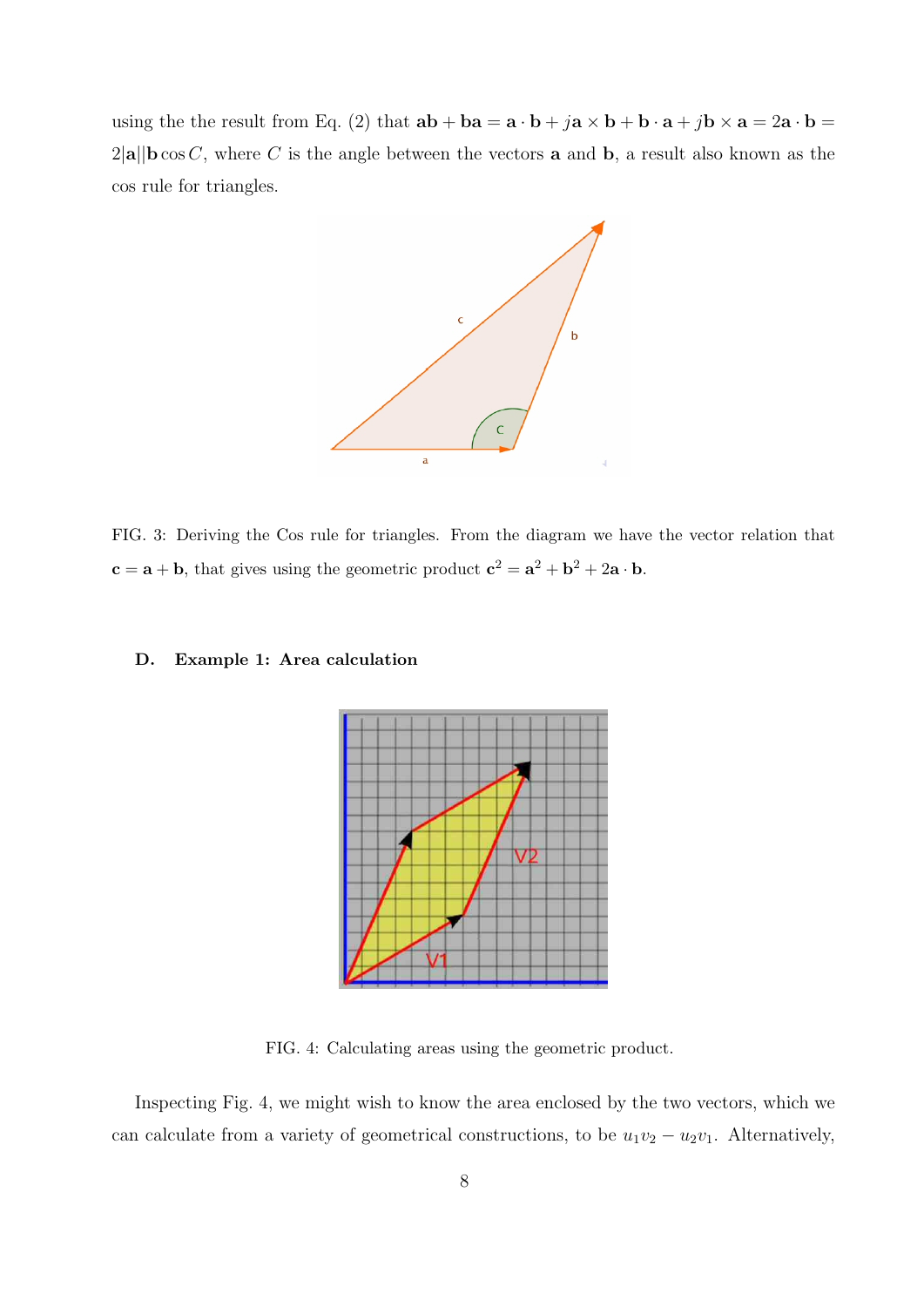from Eq. (1), we can write the product of the two vectors

$$
\mathbf{u}\mathbf{v} = \mathbf{u}\cdot\mathbf{v} + \mathbf{u}\wedge\mathbf{v} = u_1v_1 + u_2v_2 + (u_1v_2 - u_2v_1)e_1e_2,\tag{5}
$$

then we can see that the area is the bivector term  $\mathbf{u} \wedge \mathbf{v}$ . The bivector  $e_1e_2$  represents a unit area, and so it is natural to expect this component to represent the area. Therefore we can write for the area

$$
A = \langle \mathbf{uv} \rangle_2,\tag{6}
$$

where the notation  $\langle \mathbf{uv} \rangle_2$  means to retain the second grade or bivector terms. Dimensionally this also makes sense, because we are looking for a result with dimensions of area or meter<sup>2</sup>. This argument also applies to three dimensions, where the volume will therefore need to be grade 3, that is for three vectors we find the enclosed volume  $V = \langle uvw \rangle_3$  as expected. Thus a routine calculation of the geometric product, followed by the selection of the desired components dimensionally, allows the relevant information to be extracted.



FIG. 5: Finding the area bounded by a set of vectors.

This principle can also be extended, and for a set of vectors that form a polygon, we can calculate the area as

$$
A = \frac{1}{2} \left\langle \mathbf{ab} + \mathbf{bc} + \mathbf{cd} + \mathbf{da} \right\rangle_2.
$$
 (7)

# E. The multivector

In GA, the basis elements  $e_1, e_2$  and  $e_3$  are algebraic constants and so we are free to combine the various scalar, vector, bivector and trivector components. In fact, adding all available components, we form the space of multivectors  $\Re \oplus \Re^3 \oplus \bigwedge^2 \Re^3 \oplus \bigwedge^3 \Re^3$ , an eightdimensional real vector space also denoted by  $Cl_{3,0}(\mathcal{R})$ , which can be written

$$
M = a + \mathbf{v} + j\mathbf{w} + jt,\tag{8}
$$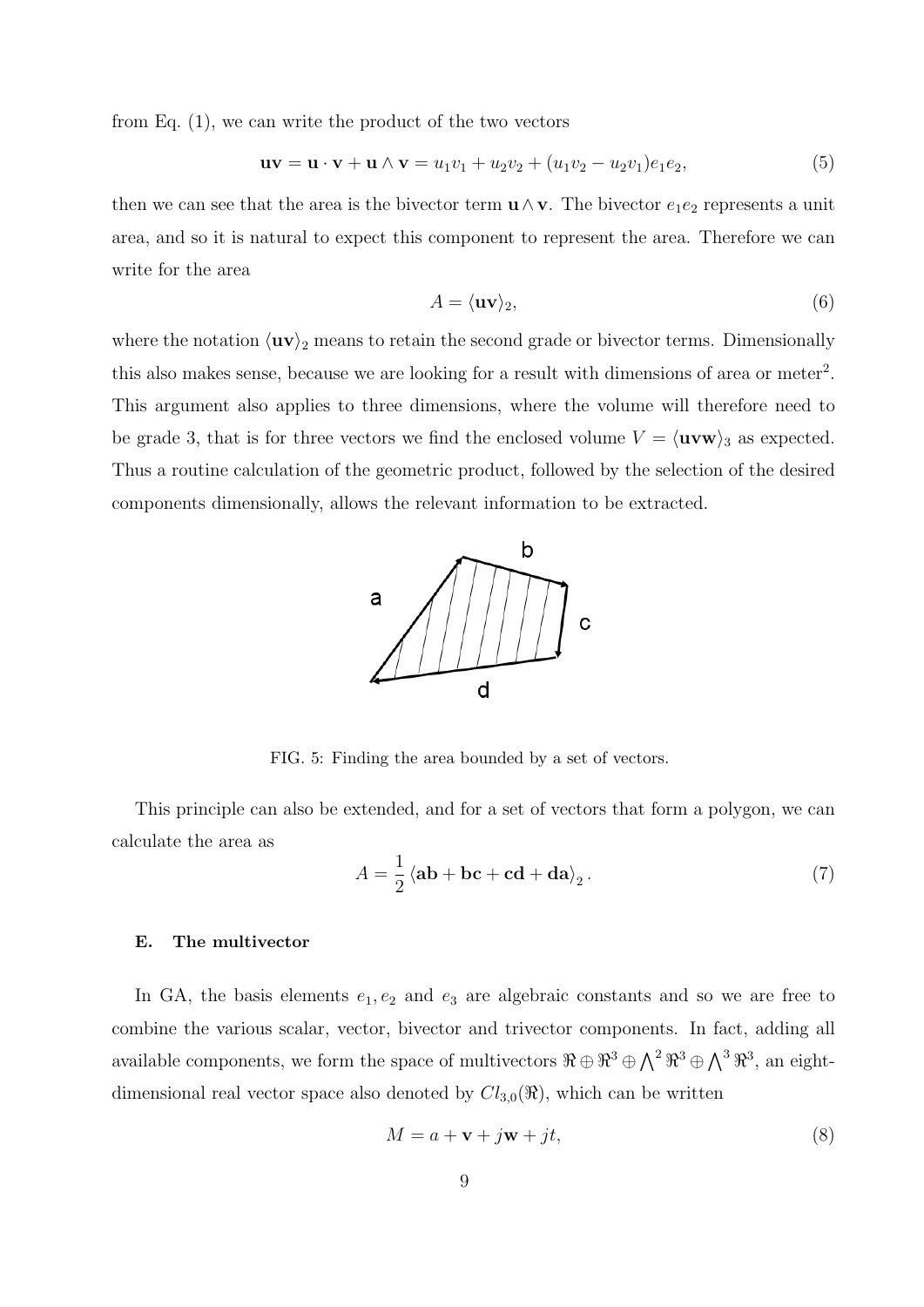| <b>GA</b> multivector                   | Alternate formalism                          | Description                                                            |
|-----------------------------------------|----------------------------------------------|------------------------------------------------------------------------|
| $ v_1e_1+v_2e_2+v_3e_3 $                | $[v_1, v_2, v_3]^T$                          | Vectors/Pauli matrices                                                 |
| $ a+ib, i=e_{12} $                      | $a + ib$ , $i = \sqrt{-1}$                   | Complex numbers                                                        |
| $ a+be_{23}+ce_{13}+de_{12} a+bi+cj+dk$ |                                              | Quaternions/Pauli spinors                                              |
| $\mathbf{E} + j\mathbf{B}$              |                                              | $F^{\mu\nu}, \mu, \nu \in \{0, 1, 2, 3\}$ Electromagnetic field tensor |
| $a + \mathbf{E} + j\mathbf{B} + jb$     | $ \psi_{\mu} \rangle \mu \in \{0, 1, 2, 3\}$ | Dirac electron wave function                                           |

TABLE I: Comparison of GA with alternate mathematical formalisms.

which shows in sequence, a scalar a, vector  $\mathbf{v} = v_k e_k$ , bivector  $j\mathbf{w} = jw_k e_k$  and trivector jt terms, where  $k \in \{1, 2, 3\}$ . This general three-space multivector can be used to represent lines, areas and volumes within three dimensions but also a diverse range of physical phenomena. As already noted the bivectors are isomorphic to the three quaternions i, j, k, and we find the multivector  $a + j\mathbf{b} = a + jb_1e_1 + jb_2e_2 + jb_3e_3$  isomorphic to a quaternionic number  $q = a + b_1 i - b_2 j + b_3 k$ . We have already identified  $e_1, e_2$  and  $e_3$  with the Pauli matrices, and for a Pauli spinor, representing a spin- $\frac{1}{2}$  particle, we have the mapping

$$
|\psi\rangle = \begin{bmatrix} a + ia_3 \\ -a_2 + ia_1 \end{bmatrix} \leftrightarrow \psi = a + ja_1e_1 + ja_2e_2 + ja_3e_3 = a + ja,
$$
 (9)

where  $i = \sqrt{-1}$ , also mapping to the even sub algebra of the multivector, which shows the equivalence of GA bivectors, Pauli spinors and quaternions<sup>7</sup>.

We will also see later how the electromagnetic field antisymmetric tensor  $F^{\mu\nu\delta}$ , maps as follows into the vector and bivector components of the multivector

$$
F^{\mu\nu} \leftrightarrow F = \mathbf{E} + jc\mathbf{B},\tag{10}
$$

with the dual tensor  $G^{\mu\nu}$  given in GA by  $G = jF$ . We have found that the scalars and bivectors can be used to represent the Pauli spinors, and the vector and bivector components used to describe the electromagnetic field and so we might ask if there is any physical phenomena that requires the full multivector, as shown in Eq. (8) for its representation. We find, in fact, that the wave function used to represent the electron in Dirac's relativistic wave equation, maps to the full multivector.

Hence the great versatility of the three-space multivector is demonstrated in Table I, being able to replace a large variety of mathematical structures and formalisms, as well as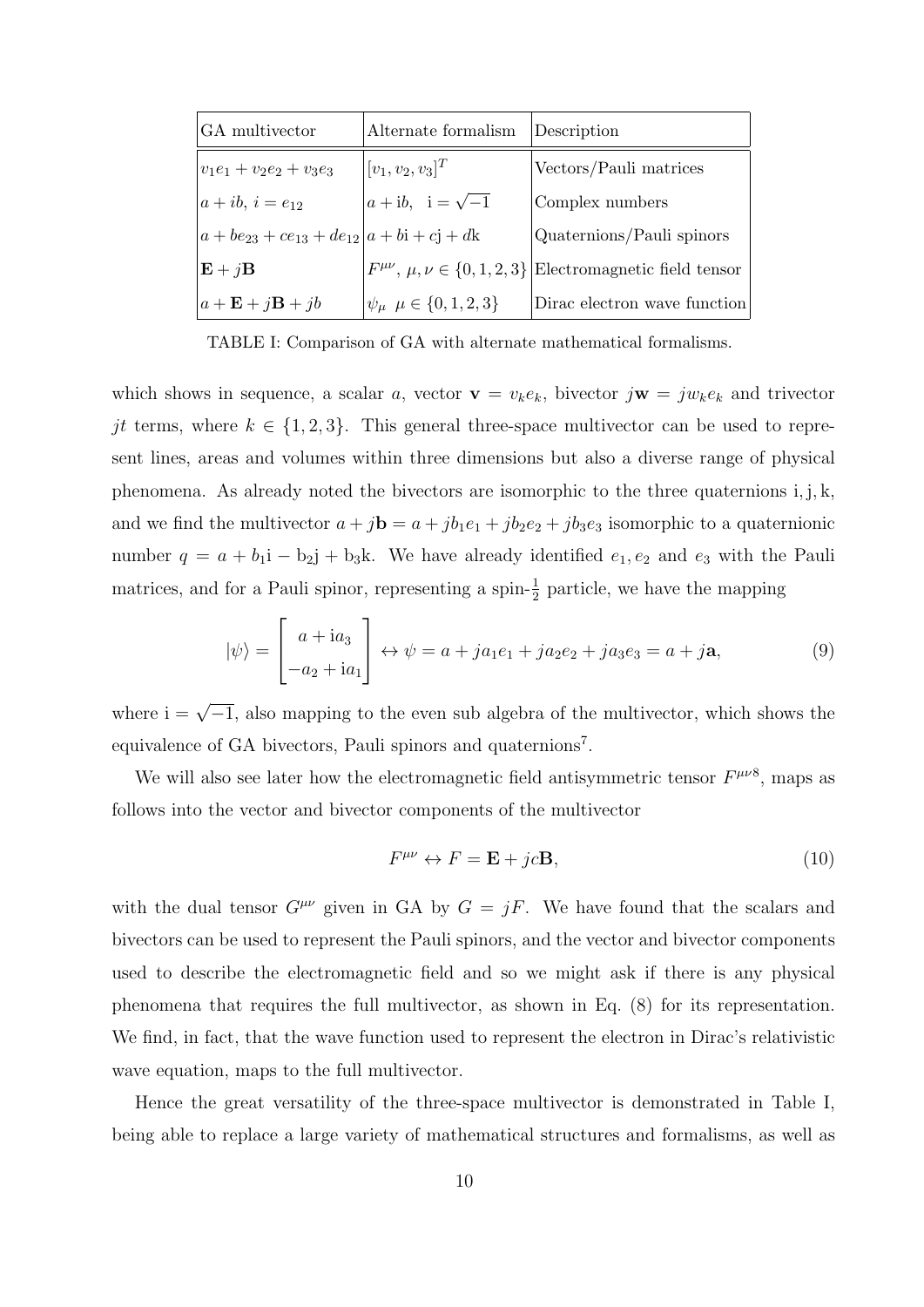elegantly describe many physical phenomena<sup>9</sup>.

#### F. Common algebraic operations on a multivector

Descartes claimed that the five common algebraic operations of addition, subtraction, multiplication, division and square root, could be applied to his line segments, however this idea can now be extended to not only areas and volumes, but also to the full multivector shown in Eq. (8). The multivector represents a set of elements, containing not only a line, an areal element (bivectors) and a volume element (trivector). When algebraic operations are applied to these sets of geometric elements, we form a new set of geometric elements within the space of multivectors.



FIG. 6: A multivector  $M = a + v + jw + jt$  representing a point, line, area and volume, that can be added, subtracted, multiplied or divided by other multivectors within the space of multivectors.

#### 1. Working with multivectors

Addition and subtraction are simply defined by adding like components, that is, if  $M_1$  =  $a_1 + \mathbf{v_1} + j\mathbf{w_1} + jt_1$  and  $M_2 = a_2 + \mathbf{v_2} + j\mathbf{w_2} + jt_2$ , then  $M_1 + M_2 = (a_1 + a_2) + (\mathbf{v_1} + \mathbf{v_2}) +$  $j(\mathbf{w_1} + \mathbf{w_2}) + j(t_1 + t_2)$  and similarly for subtraction.

The multiplication operation is given by an algebraic product, similar to the algebraic product of two vectors, that is

$$
M_1M_2 = (a_1 + \mathbf{v_1} + j\mathbf{w_1} + jt_1)(a_2 + \mathbf{v_2} + j\mathbf{w_2} + jt_2)
$$
\n
$$
= (a_1a_2 + \mathbf{v_1} \cdot \mathbf{v_2} - \mathbf{w_1} \cdot \mathbf{w_2} - t_1t_2) + (a_2\mathbf{v_1} + a_1\mathbf{v_2} - t_2\mathbf{w_1} - t_1\mathbf{w_2} - v_1 \times w_2 + v_2 \times w_1)
$$
\n
$$
+ j(a_2\mathbf{w_1} + a_1\mathbf{w_2} + t_2\mathbf{v_1} + t_1\mathbf{v_2} + v_1 \times v_2 - w_1 \times w_2) + j(a_1t_2 + a_2t_1 + v_1 \cdot w_2 + w_1 \cdot v_2)),
$$
\n(11)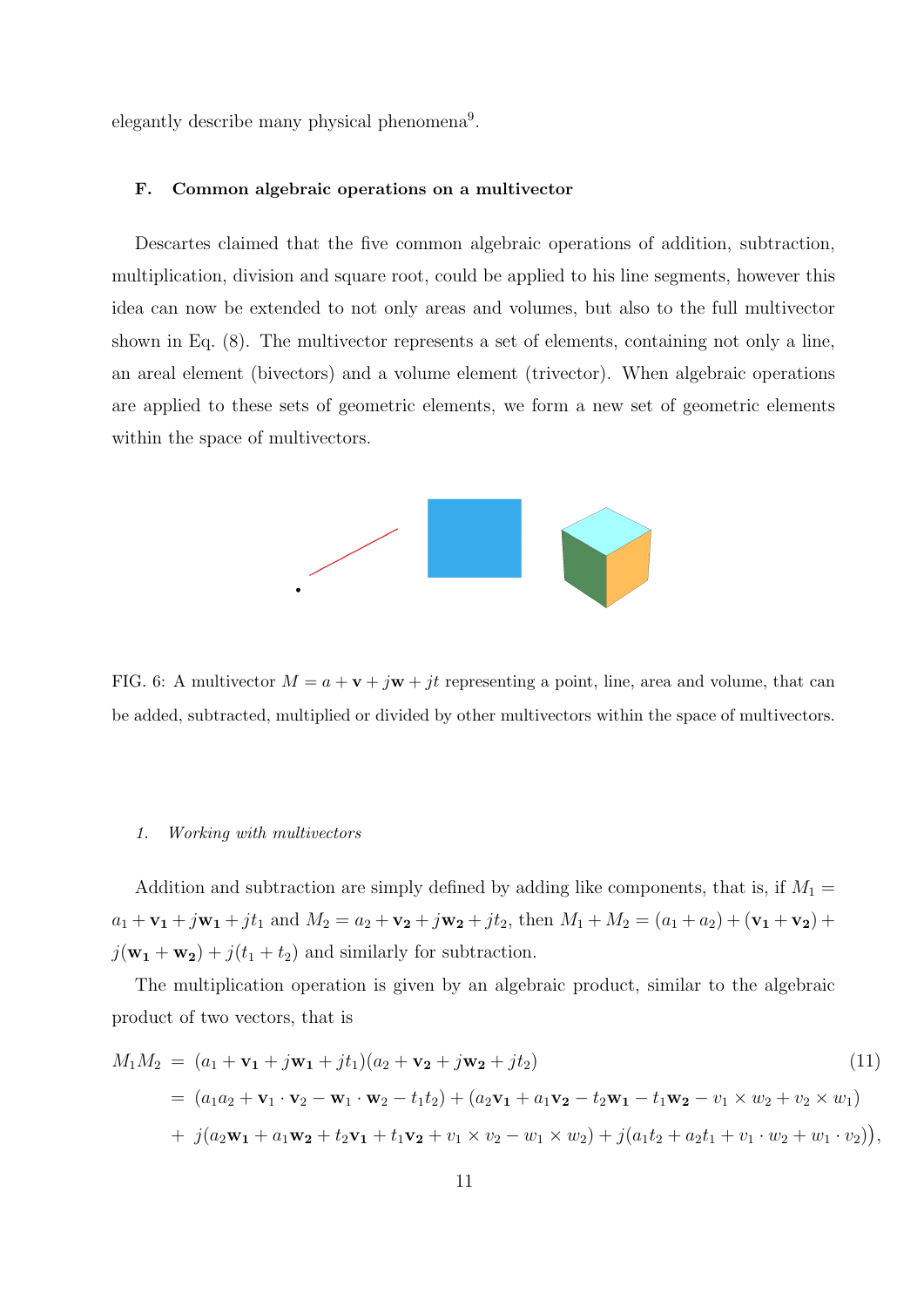where we have used repeatedly the geometric product defined in Eq. (1), with the brackets showing the scalar, vector, bivector and trivector elements respectively.

For the general multivector  $M = a + \mathbf{v} + j\mathbf{w} + jt$ , it is useful to define two automorphisms. Firstly reversion, that reverses the order of the basis products, giving  $\tilde{M} = a + \mathbf{v} - j\mathbf{w} - jt$ and space inversion  $M^* = a - \mathbf{v} + j\mathbf{w} - jt$ . We can then define  $M^{\dagger} = \tilde{M}^* = a - \mathbf{v} - j\mathbf{w} + jt$ , that gives  $MM^{\dagger} = a^2 - v^2 + w^2 - t^2 + 2j(at - \mathbf{v} \cdot \mathbf{w})$ . We therefore find the inverse to M

$$
M^{-1} = M^{\dagger} / (M M^{\dagger}).\tag{12}
$$

The multivector inverse fails to exist when  $MM^{\dagger} = 0$  or when  $a^2 + w^2 = v^2 + t^2$  and  $at = \mathbf{v} \cdot \mathbf{w}$ , that we can write as the single condition  $(v+jw)^2 = (a+jt)^2$ . The previously defined vector inverse in Eq. (3) now becomes simply a special case of the general multivector inverse. This formula also applies unchanged in a one or two dimensional space.

# 2. The square root of a multivector

In order to fully satisfy Descartes ideal of common algebraic operations being applicable to geometric quantities, such as lines and areas, we now finally seek the square root of a multivector. We show the simpler case of two dimensions, leaving the three dimensional case for the appendix.

Given a general two-dimensional multivector  $M = a + v + ib$ , then seeking a multivector N, such that  $N^2 = M$ , we find

$$
N = M^{\frac{1}{2}} = \pm \frac{1}{2c} \left( 2c^2 + \mathbf{v} + ib \right), \tag{13}
$$

where we find from the quadratic formula  $c^2 = \frac{a \pm \sqrt{a^2 - v^2 + b^2}}{2}$  $\frac{-\mathbf{v}^2 + b^2}{2}$ . Now, because multivector multiplication is associative we can now find all the rational powers  $M^{p/2^q}$ , where p, q are integers. The special cases where the square root fails to exist are  $M = v + i|v|$ , or a pure vector with  $M = v$ . Also if  $v^2 > a^2 + b^2$  then we will produce a complex number for  $c^2$ , but if we allow the solution space to expand to three dimensions this can be represented by the unit trivector j, giving  $c^2 = \frac{a \pm j\sqrt{-a^2 + \mathbf{v}^2 - b^2}}{2}$  $\frac{1}{2}e^{i^2 + \mathbf{v}^2 - b^2}$ . However to take powers of multivectors, such as square roots, it is more general to achieve this through logarithms and exponents.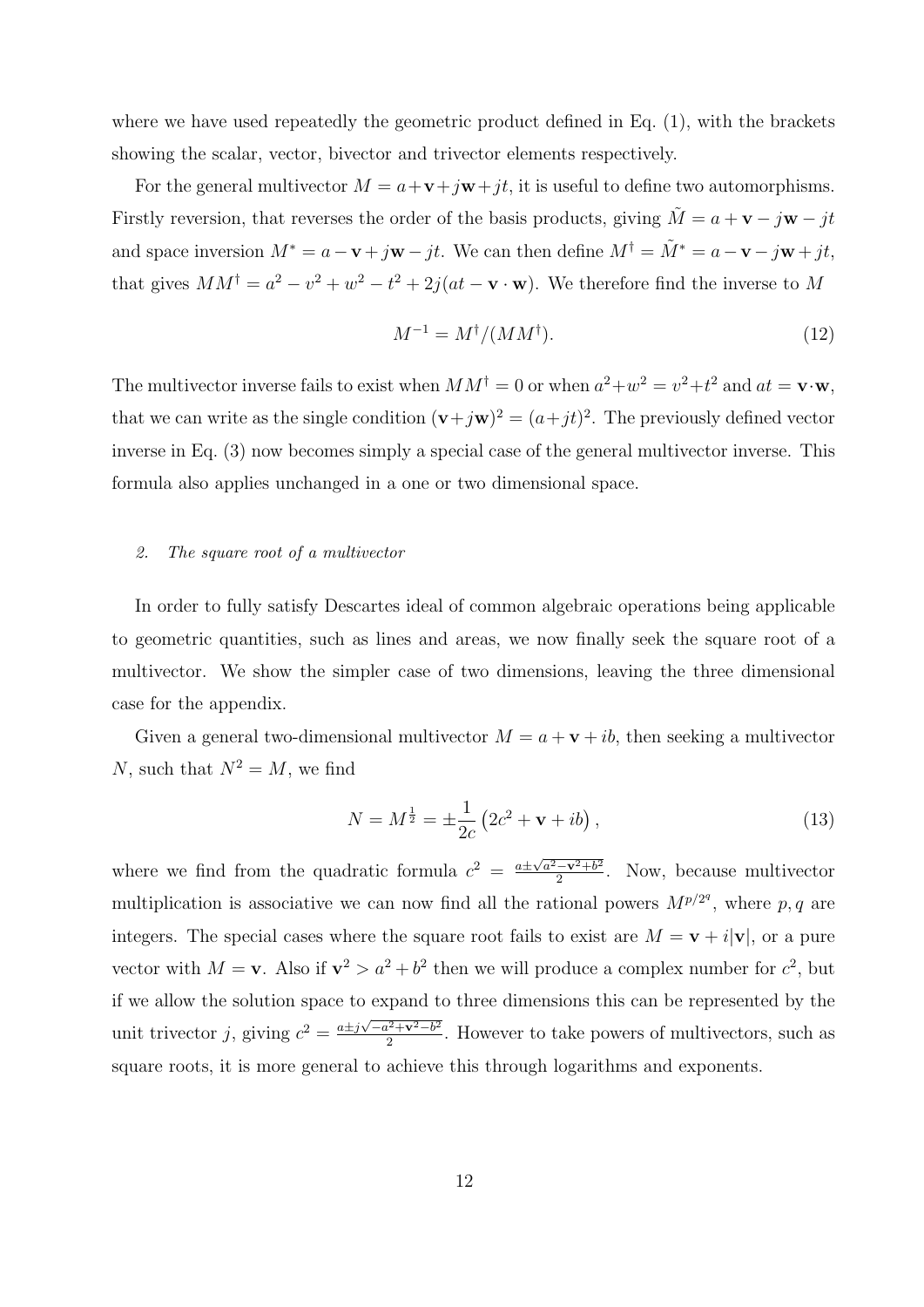#### Exponential map of a multivector

The exponential of a multivector is defined by constructing the Taylor series

$$
e^M = 1 + M + \frac{M^2}{2!} + \frac{M^3}{3!} + \dots,
$$
\n(14)

which is absolutely convergent for all multivectors  $M^5$ .

Given a three-dimensional multivector  $a + v + jw + jt$ , then defining  $F = v + jw$ , we find  $F^2 = (\mathbf{v} + j\mathbf{w})^2 = \mathbf{v}^2 - \mathbf{w}^2 + 2j\mathbf{v} \cdot \mathbf{w}$ . We then define  $\sqrt{F^2} =$ √  $-F F^{\dagger} = j|F|$  and so  $F = j\hat{F}|F|$ , where  $\hat{F} = F/\sqrt{F^2}$  and  $\hat{F}^2 = 1$ . Hence

$$
e^{a+v+jw+jt} = e^{a+jt}e^{j|F|\hat{F}}
$$
  
=  $e^{a+jt} \left(1+j\hat{F}|F| - \frac{|F|^2}{2!} - \frac{j\hat{F}|F|^3}{3!} + \frac{|F|^4}{4!} + \dots \right)$   
=  $e^{a+jt} \left(\cos|F| + j\hat{F}\sin|F|\right).$  (15)

If  $|F| = 0$ , then referring to the second line of the derivation above, we see that all terms following  $j\hat{F}|F|$  are zero, and so, in this case  $e^{a+\mathbf{v}+j\mathbf{w}+jt} = e^{a+jt}(1+\mathbf{v}+j\mathbf{w})$ .

We can thus write a multivector in polar form

$$
a + \mathbf{v} + j\mathbf{w} + jt = re^{j\phi F/|F|} = r\left(\cos\phi + \frac{F}{|F|}\sin\phi\right),\tag{16}
$$

where  $r = |M|$  and  $\phi = \arccosh\left(\frac{a+jt}{|M|}\right)$  $\frac{a+jt}{|M|}$ . Hence

$$
\log(a + \mathbf{v} + j\mathbf{w} + jt) = \log|M| + \arccos\left(\frac{a + jt}{|M|}\right)\frac{F}{|F|}.
$$
 (17)

This result being a generalization of the well known result for quaternions, when  $\mathbf{v} = t = 0$ .

We can now also define the multivector power  $M^P = e^{\log(M)P}$ , where P can now also be generalized to a multivector.

For example, we could raise the multivector  $2+\hat{v}$  to the power of the unit vector  $\hat{v}$ , giving

$$
(2+\hat{v})^{\hat{v}} = e^{\log(2+\hat{v})\hat{v}} = 2+\hat{v},\tag{18}
$$

using Eq. (17) and Eq. (15).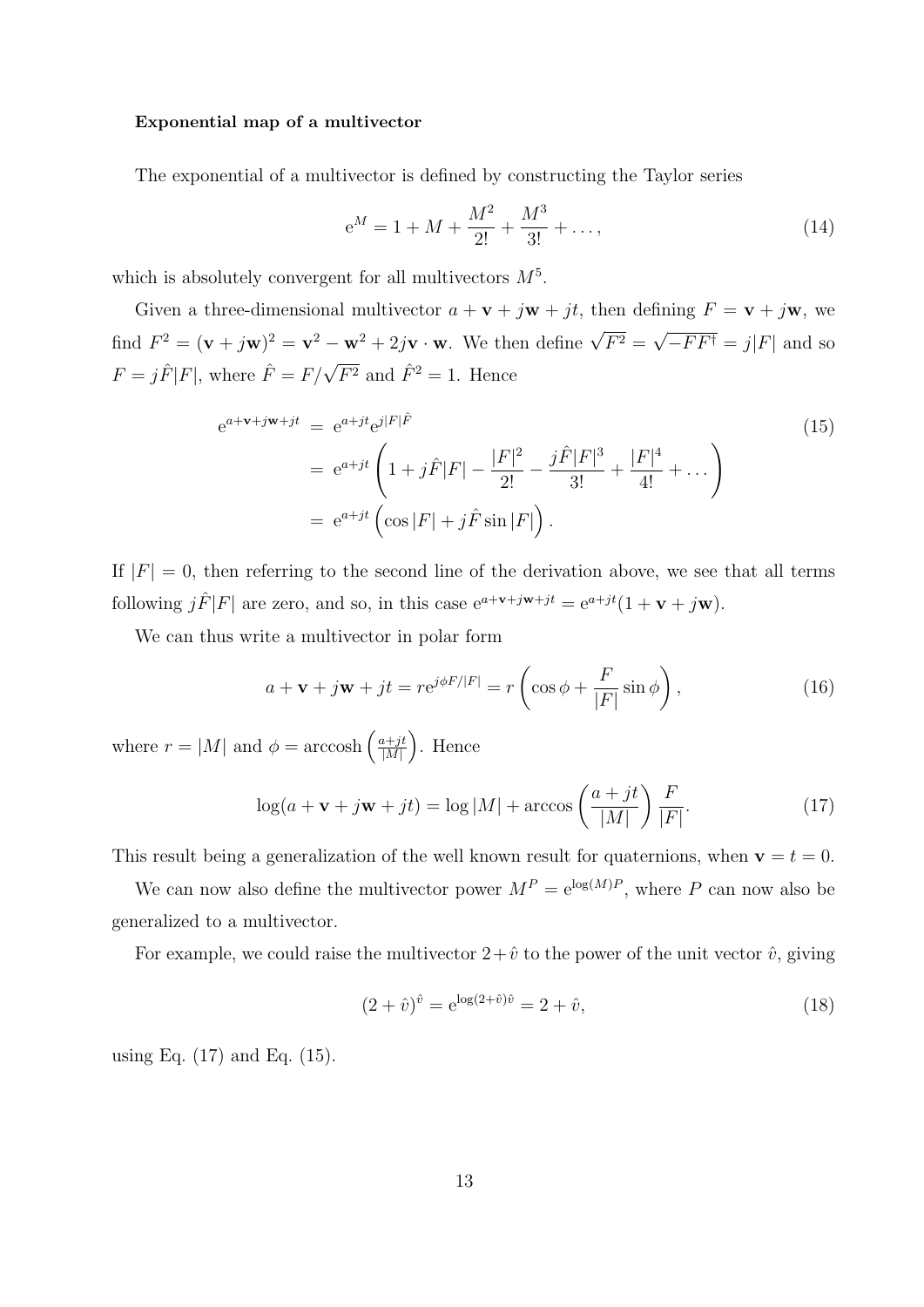#### G. The geometry of the multivector

Having shown how the multivector, representing a set of geometric elements, consisting of a point, line, area and volume, is subject to the common algebraic operations, we can now ask some elementary geometrical questions such as: What is the result of multiplying a line by an area? We can calculate this for a line v and a generally oriented area  $j\mathbf{w}$  as  $\mathbf{v}j\mathbf{w} = j\mathbf{v} \wedge \mathbf{w} + j\mathbf{v} \cdot \mathbf{w} = -\mathbf{v} \times \mathbf{w} + j\mathbf{v} \cdot \mathbf{w}$ . As might have been expected this forms a volume  $j\mathbf{v}\cdot\mathbf{w}$ , and if the line is not perpendicular to the plane, we also produce a line, given by the vector  $-\mathbf{v} \times \mathbf{w}$  in the plane of jw and orthogonal to v, as shown in Fig. 7.



FIG. 7: A line v multiplied by an area jw. This produces a volume  $j\mathbf{v} \cdot \mathbf{w}$  as expected but also a line  $-\mathbf{v} \times \mathbf{w}$  perpendicular to **v** in the plane of j $\mathbf{w}$ .

## H. Reflection of vectors

Assuming a light ray with an incident vector **a**, is impinging on a plane mirror  $j\hat{n}$ , with a unit normal  $\hat{n}$ , find the reflected vector. We find the reflected vector

$$
\mathbf{b} = -\hat{n}\mathbf{a}\hat{n}.\tag{19}
$$

If we reflect b in the same mirror we will recover the original vector a, however if we reflected **b** in a slight rotated mirror plane  $j\hat{m}$  we will in fact find a rotated vector

$$
\mathbf{b} = \hat{m}\hat{n}\mathbf{a}\hat{n}\hat{m} = (\hat{m}\cdot\hat{n} + \hat{m}\wedge\hat{n})\mathbf{a}(\hat{n}\cdot\hat{m} + \hat{n}\wedge\hat{m}).\tag{20}
$$

Now we have the unit bivector  $\hat{B} = \hat{m} \wedge \hat{n}/\sin\theta$  describing the plane of rotation and  $\theta = \arccos \hat{m} \cdot \hat{n}$  is the angle between the vectors  $\hat{m}$  and  $\hat{n}$ , then

$$
\mathbf{b} = (\cos \theta + \hat{B} \sin \theta) \mathbf{a} (\cos \theta - \hat{B} \sin \theta) = e^{\theta \hat{B}} \mathbf{a} e^{-\theta \hat{B}}, \tag{21}
$$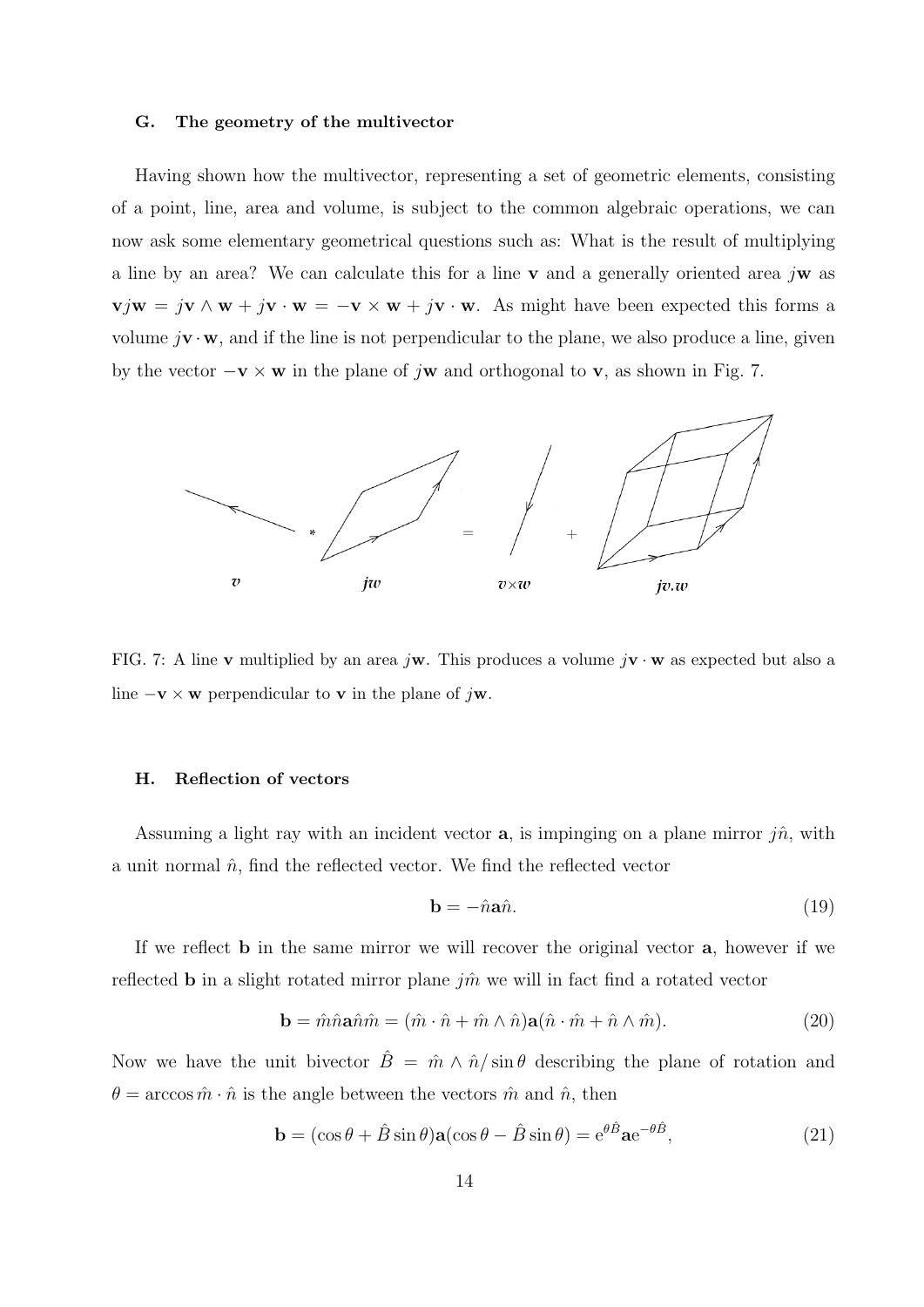

FIG. 8: An light ray incident on a plane mirror jn̂. We find the reflected ray  $\mathbf{b} = -\hat{n}\mathbf{a}\hat{n}$ .

which will rotate the vector **a** an angle of  $2\theta$  radians in the plane described by the unit bivector  $\hat{B}$ .

## I. Rotation of vectors

If we wish to rotate a vector **v** by an angle  $\theta$ , then we use the operation,

$$
\mathbf{v}' = R\mathbf{v}\tilde{R} = e^{j\mathbf{w}\theta/2}\mathbf{v}e^{-j\mathbf{w}\theta/2}
$$
\n(22)

where  $R = e^{j\hat{w}\theta/2}$ . The unit bivector  $j\hat{w}$  sets the plane of rotation, with a perpendicular axis  $\hat{w}$ , that rotates all vectors  $\theta$  radians within this plane. In two dimensions this formula reduces to the single sided operator  $\mathbf{v}' = e^{i \mathbf{w} \theta} \mathbf{v}$  due to the anticommuting nature of  $i = e_{12}$ over vectors. The rotation formula in two dimension now analogous to the conventional formula for the rotation of vectors in the Argand plane.

Rotations in geometric algebra are superior to orthogonal matrices in representing 3D rotations on four points: (i) It is easier to determine the bivector representation of a rotation than the matrix representation, (ii) they avoid the problem of gimbal lock, (iii) It is more efficient to multiply bivectors than matrices, and (iv) if a bivector product is not quite normalized due to rounding errors, then we simply divide by its norm, whereas if a product of orthogonal matrices is not orthogonal, then we need to use Gram-Schmidt orthonormalization, which is numerically expensive and not canonical.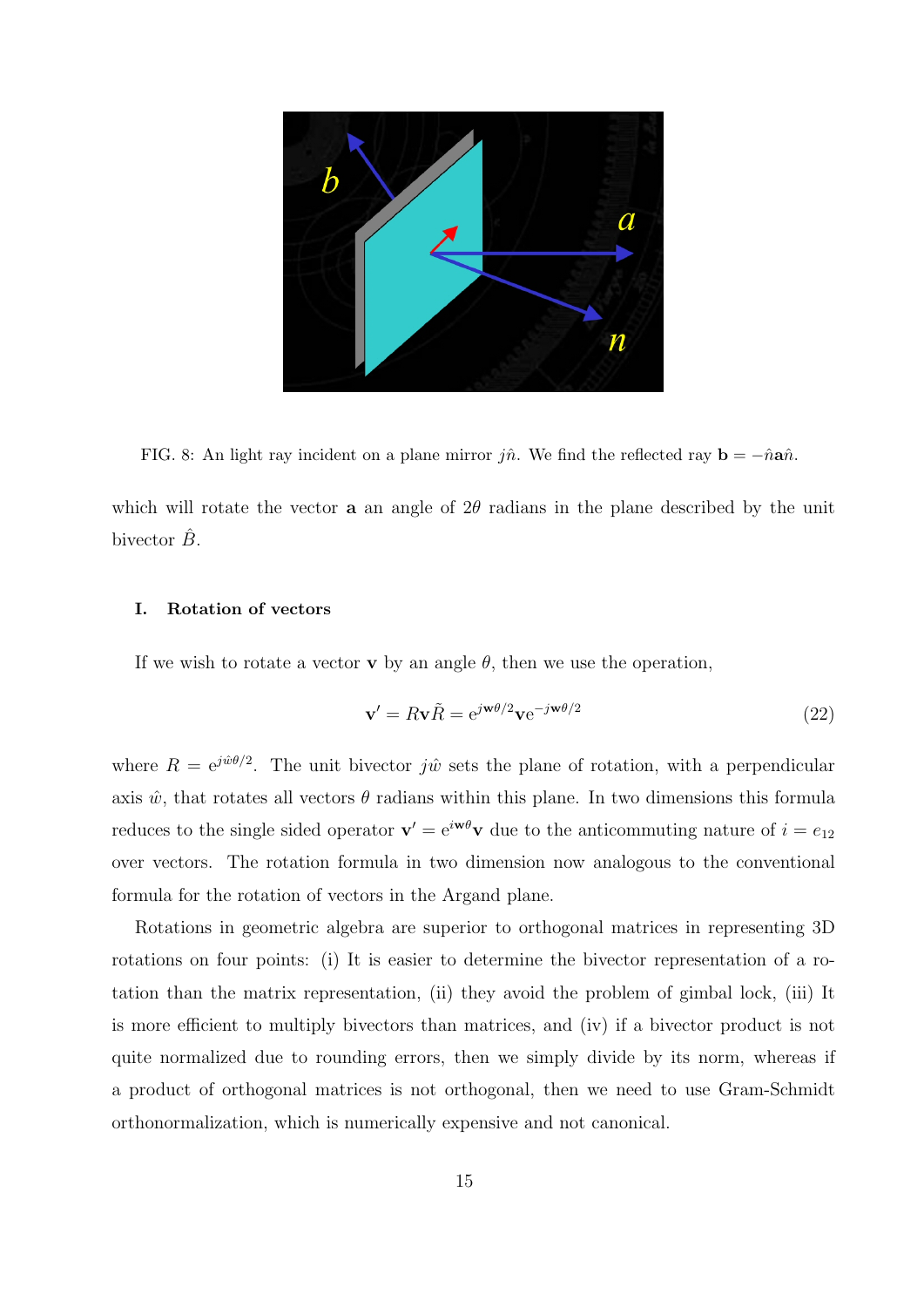# J. Precession of a spin- $\frac{1}{2}$  particle

We can model a mixed state quantum spin- $\frac{1}{2}$  particle by the multivector

$$
\rho = \frac{1}{2}(1 + \mathbf{u})\tag{23}
$$

where the unit vector **u**, represents the polarization axis of the particle. This approach is in fact equivalent to the density matrix formulation of quantum mechanics. We have  $\rho^2 = \rho^2$ when  $\bf{u}$  a unit vector, and if  $\bf{u}$ , is less than a unit vector, then we are modeling a mixed state. So placing our particle in a magnetic field B, then using the rotation formula in Eq. (22), we find the precession about the B direction, given by

$$
\rho' = e^{j\mathbf{B}t} \rho e^{-j\mathbf{B}t} = \frac{1}{2} (1 + e^{j\mathbf{B}t} \mathbf{u} e^{-j\mathbf{B}t}),\tag{24}
$$

where we can see the precession is steady in time, and the rate of precession given by the strength of the field.

# K. Interpreting solutions of quadratics using GA

Imaginary numbers first appeared as the roots to quadratic equations, such as  $x^2 + 4 = 0$ , but Gauss noted in 1825 that 'The true metaphysics of the square root of minus one is elusive'.

However, with GA we can now supply a real geometrical solution to this equation, using the unit area, as  $x = 2i$ , recalling that  $i = e_{12}$ , that on substitution gives  $(2e_{12})^2 + 4 = 0$ , that indeed solves the equation. In fact many geometrical square roots of minus one exist, and in two dimensions we can write a general solution to  $M^2 = -1$ , as  $M = \mathbf{x} + i$ √  $(1 + x^2,$ where  $\mathbf{x} = x_1e_1 + x_2e_2$ .

Hence in GA, we can write a solution  $x = a + ib$ , that from deMoiver's theorem, gives  $R = re^{i\theta} = r(\cos\theta + i\sin\theta)$ . In two-space we can rotate vectors using the equation

$$
\mathbf{v}' = R\mathbf{v},\tag{25}
$$

that will rotate a vector  $\mathbf{v} = v_1 e_1 + v_2 e_2$  by  $\theta$  radians in a clockwise direction. For example, if  $R = e^{i\pi/2} = i = e_{12}$ , then if  $\mathbf{v} = e_2$ , then  $\mathbf{v}' = R\mathbf{v} = e_1e_2e_2 = e_1$ , or a clockwise rotation by ninety degrees. Also, if we seek to rotate a vector by  $\pi$  radians then we find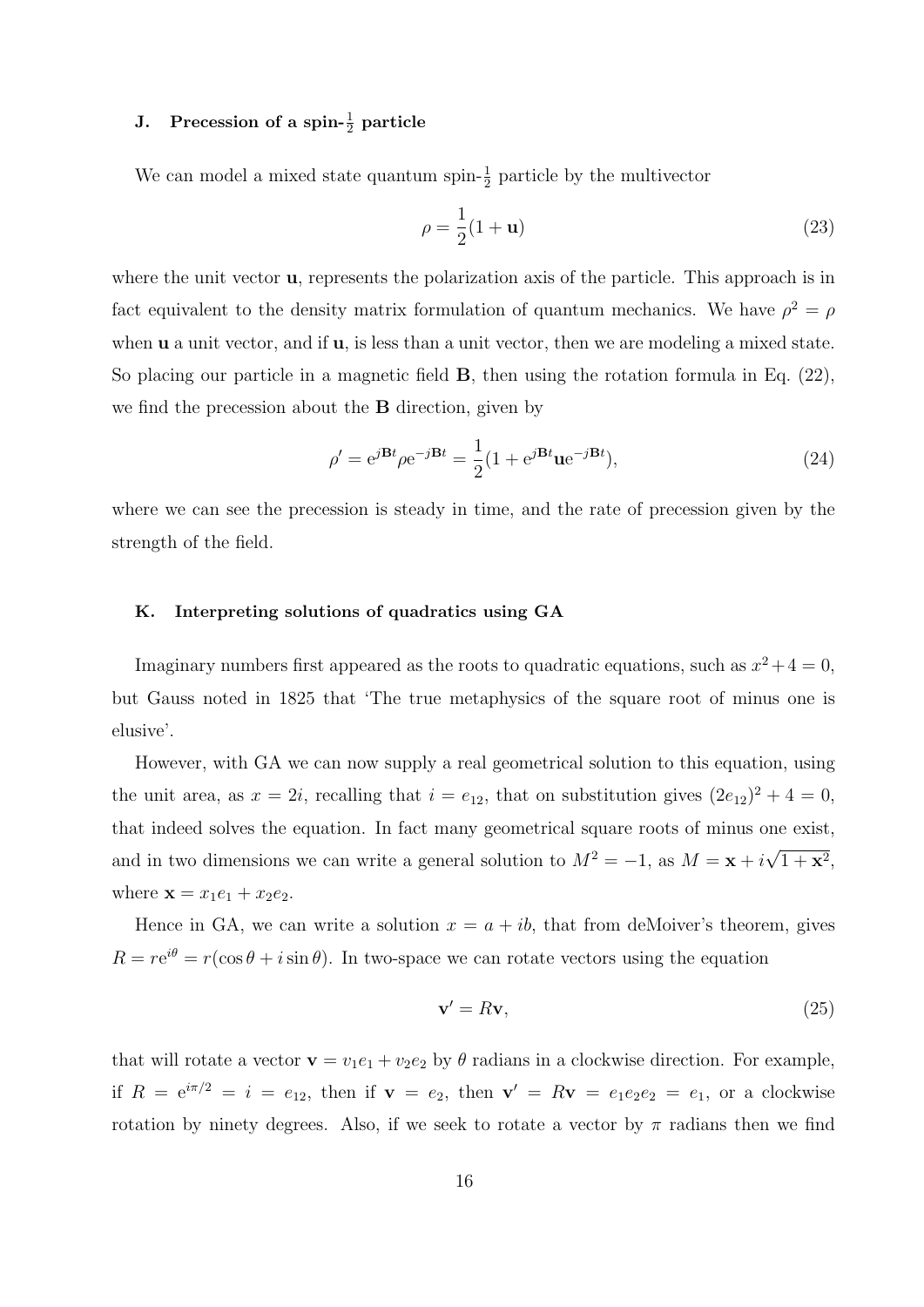

FIG. 9: Graphical solution to a quadratic equation. To solve graphically, we need to vary  $r \in \Re$ and  $\theta \in [0, \pi/2)$  while ensuring the arrows close in a triangle. Note that we have an Isocelles triangle and real solutions correspond to  $\theta = 0$ .

that  $\mathbf{v}' = e^{i\pi} \mathbf{v} = -\mathbf{v}$ . This also illuminates the mysterious formula  $e^{i\pi} = -1$ , that simply means in this context, that rotating a vector by  $\pi$  radians flips its sign.

Hence solutions of quadratics using complex numbers, imply we are using rotation operators in the plane, instead of simply scaling along the real number line. This also explains why we always have two symmetrical complex solutions, if they exist, as they represent  $\pm\theta$ directions for the rotation operation. So given a quadratic equation  $ax^2 + bx + c = 0$ , and substituting a rotor solution  $x = -re^{-i\theta}$ , we can acting with the quadratic on a general vector v on the left, to produce the vector equation

$$
ar^{2}e^{2i\theta}\mathbf{v} - br e^{i\theta}\mathbf{v} + c\mathbf{v} = 0
$$
\n(26)

where we used the property of exponentials that  $(e^{i\theta})^2 = e^{2i\theta}$ . Hence, in order to solve the quadratic these three vectors must sum to zero, that can be shown visually in Fig. 9, where, without loss of generality, we have chosen a reference direction  $\mathbf{v} = e_1$ . From Fig. 9 we find  $r^2 = \frac{c}{a}$  $\frac{c}{a}$  that gives  $r = \sqrt{\frac{c}{a}}$  and  $\theta = \arccos\left(\frac{b}{2\sqrt{\frac{c}{c}}} \right)$  $\frac{b}{2\sqrt{ac}}\bigg).$ 

# 1. Quadratic equation example

Assuming we are required to solve the quadratic

$$
x^2 + x + 1 = 0 \tag{27}
$$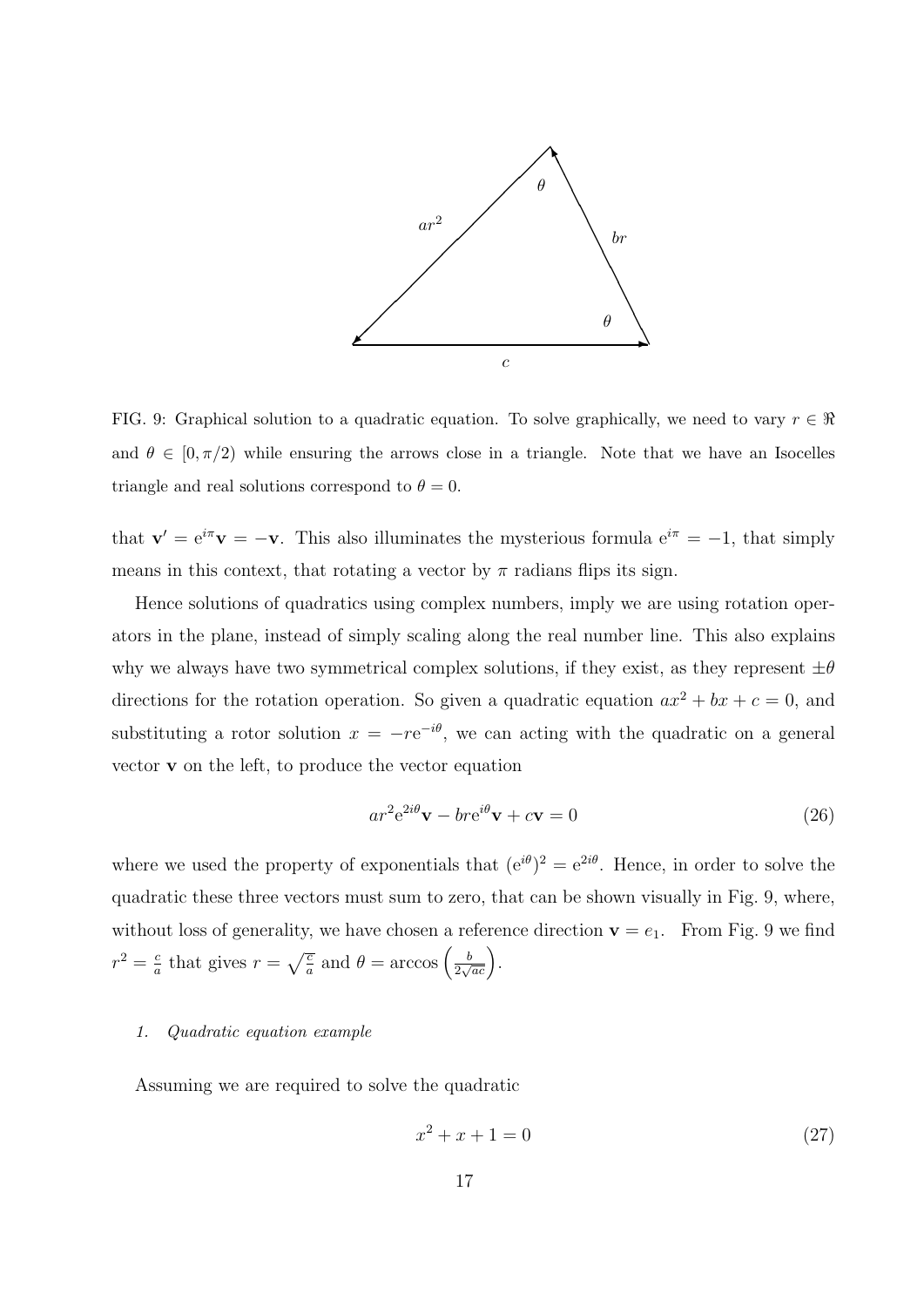

FIG. 10: Solving  $x^2 + x + 1 = 0$  graphically. From the Isocelles triangle we note that  $r = \pm 1$ , and hence we have an equilateral triangle, which implies  $\theta = \pi/3$ . Therefore  $x = -re^{\pm i\theta} = -\frac{1}{2} \pm i$  $\sqrt{3}$  $\frac{\sqrt{3}}{2}$ .

then we find the Isocelles triangle shown in Fig. 10. From the property of Isocelles triangles we have  $r = 1$  and we therefore realise, in this case, that we have an equilateral triangle, and hence  $\theta = \frac{\pi}{3}$  $\frac{\pi}{3}$ , and hence we have the solution

$$
x = -e^{\pm i\pi/3} = -\frac{1}{2} \pm e_{12} \frac{\sqrt{3}}{2} \leftrightarrow -\frac{1}{2} \pm \sqrt{-1} \frac{\sqrt{3}}{2},\tag{28}
$$

in agreement with the quadratic formula.

Other extensions now present themselves for the quadratic equation, such as expanding the solution space further to allow  $x$  to be a quaternion (represented by bivectors), or to promote  $x$ , and  $a, b, c$  to become full multivectors.

# L. Maxwell's equations in GA

Electromagnetism is one of the foundational theories of physics and Maxwell's equations were first published in  $1865^{10}$ . Maxwell's original equations were written for three-space, requiring 12 equations in 12 unknowns. These equations were later rewritten by Heaviside and Gibbs, in the newly developed formalism of dot and cross products, which reduced them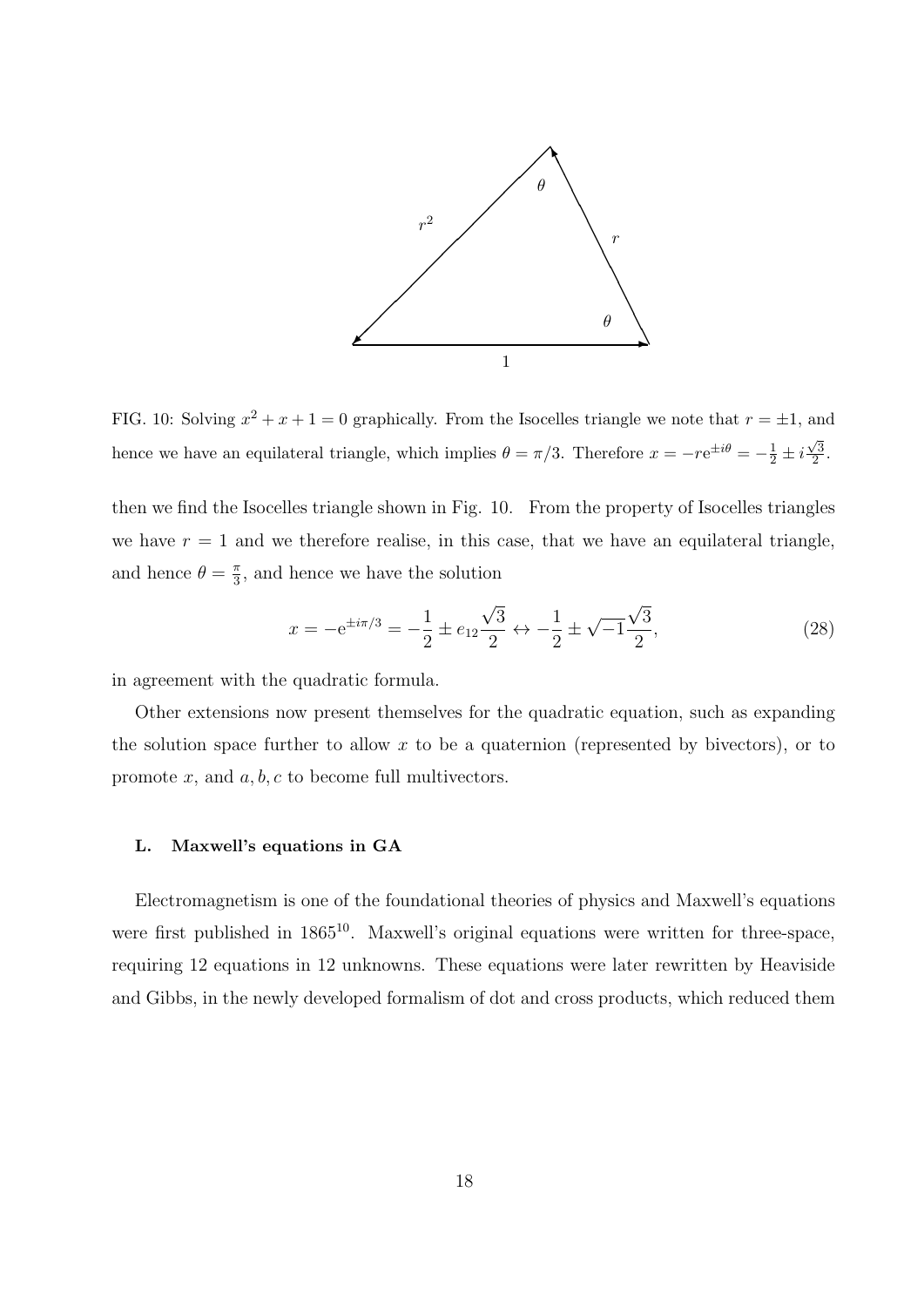to the four equations now seen in most modern textbooks<sup>8</sup> and shown below in S.I. units

$$
\nabla \cdot \mathbf{E} = \frac{\rho}{\epsilon}, \quad \text{(Gauss' law)}; \n\nabla \times \mathbf{E} + \partial_t \mathbf{B} = 0, \quad \text{(Faraday's law)}; \n\nabla \times \mathbf{B} - \frac{1}{c^2} \partial_t \mathbf{E} = \mu_0 \mathbf{J}, \text{ (Ampère's law)}; \n\nabla \cdot \mathbf{B} = 0, \quad \text{(Gauss' law of magnetism)},
$$
\n(29)

where  $\mathbf{E}, \mathbf{B}, \mathbf{J}$  are conventional vector fields, with  $\mathbf{E}$  the electric field strength and  $\mathbf{B}$  the magnetic field strength and  $\nabla = e_1 \frac{\partial}{\partial x} + e_2 \frac{\partial}{\partial y} + e_3 \frac{\partial}{\partial z}$  the three gradient.

However inspecting the form of the geometric product for  $uv = u \cdot v + ju \times v$ , we can see that these equations can now be combined. If we multiply the second and fourth equations by  $j$ , then the first and second equations can be combined along with the third and fourth to give

$$
\nabla \mathbf{E} + \partial_t j \mathbf{B} = \frac{\rho}{\epsilon}
$$
\n
$$
\nabla j \mathbf{B} + \frac{1}{c^2} \partial_t \mathbf{E} = -\mu_0 \mathbf{J},
$$
\n(30)

where  $\nabla \mathbf{E} = \nabla \cdot \mathbf{E} + j \nabla \times \mathbf{E}$ . However, these two remaining equations can now be added to produce

$$
(\frac{1}{c}\partial_t + \nabla)(\mathbf{E} + jc\mathbf{B}) = \frac{\rho}{\epsilon} - c\mu_0 \mathbf{J}.
$$
 (31)

If we define the electromagnetic field  $F = \mathbf{E} + jc\mathbf{B}$  and the four-gradient  $\partial = \frac{1}{c}$  $\frac{1}{c}\partial_t + \nabla$ , with the source  $J = \frac{\rho}{\epsilon} - c\mu_0 \mathbf{J}$ , we find

$$
\partial F = J. \tag{32}
$$

We can see that the **B** field, is written as a pseudovector  $i\mathbf{B}$ , as part of the field F. The different nature of the E and B fields is evident from the GA formalism but obscured in the tensor and Gibbs' vector formalism, where both are represented as polar vectors.

Also if we wished to describe Maxwell's original four equations as shown in Eq. (29) in plain English we would find it very cumbersome, however with GA, inspecting Eq. (32), we can simply say that the gradient of the field  $F$  observed is proportional to the electromagnetic sources present.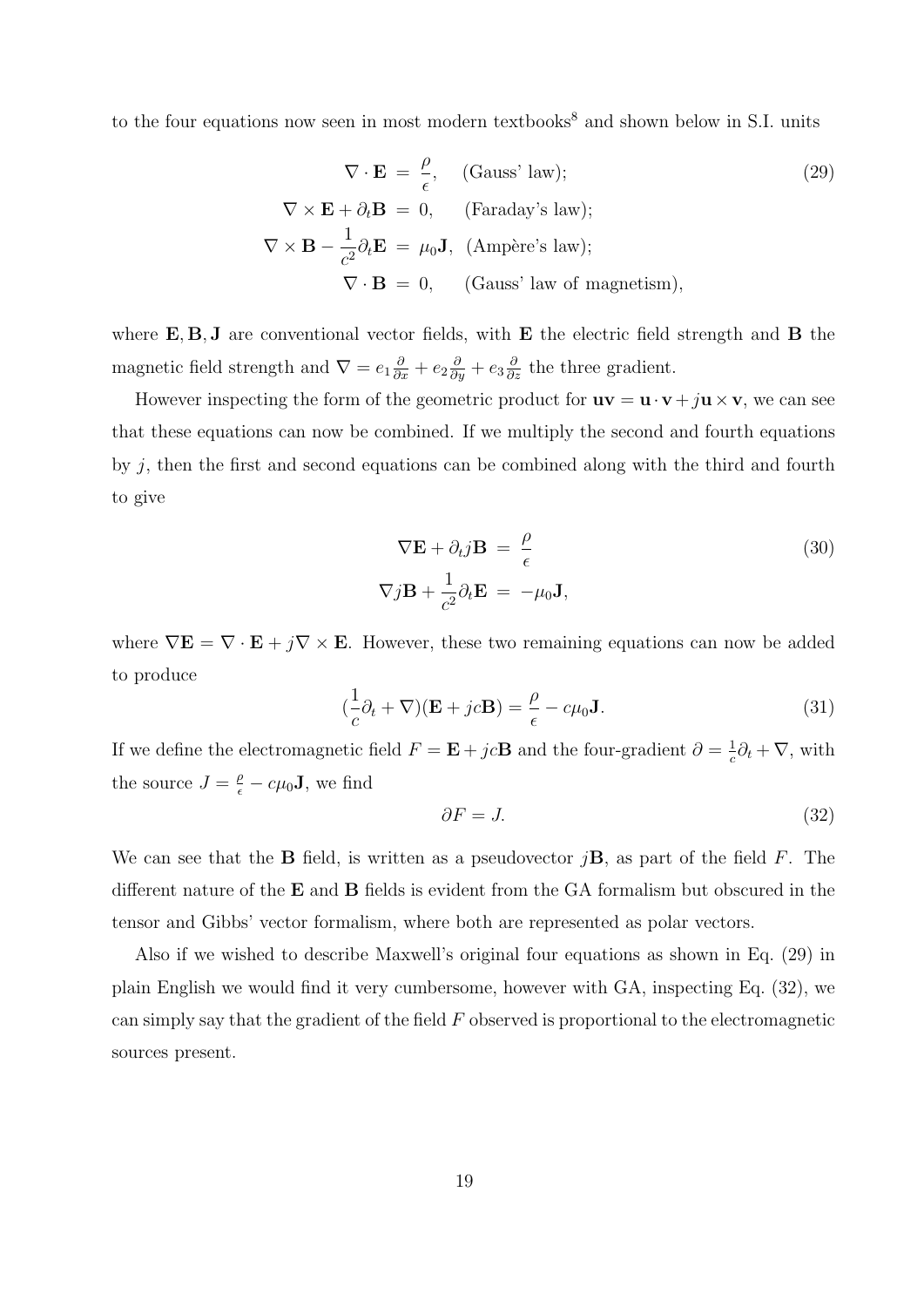#### M. The Dirac equation

The Dirac equation is the relativistic wave equation describing spin- $\frac{1}{2}$  particles. We find using GA, that we can write the free Dirac equation in real three-space as

$$
\partial F = -mF^*i\tag{33}
$$

where the field F is now the full multivector  $F = a + \mathbf{E} + j\mathbf{B} + jb$ .

The similarity of Dirac's equation with Maxwell's equation now becomes evident, comparing Eq. (33) and Eq. (32). Also, with the GA form of the Dirac equation, we can see that it describes a multivector field, given by Eq. (8), over real three-space, that is, at each point in three-space we have a multivector valued field defined. This is clearly a significantly simplified representation of the Dirac equation, which is normally considered embedded in four-dimensional spacetime employing  $4 \times 4$  complex matrices, as shown in Appendix B.

## II. CONCLUSION

In this paper we ask the question 'What is the simplest and most natural mathematical representation of three-dimensional physical space?' and we conclude that GA provides the most natural formalism providing an intuitive representation of the geometric quantities points, lines, areas and volumes and subsuming the algebra of complex numbers and quaternions into a algebraic system over a real field. We claim that Clifford's GA is the simplest mathematical system conceivable that successfully represent the key properties of physical space. We illustrate the improved representation with the two examples of Maxwell's equations and the Dirac equation, both being written as single equations in real three dimensional space.

We also show how the multivector, shown in Eq. (8), can be viewed as a generalized number, useful in representing different physical and geometrical quantities, amenable to the basic operations of addition, subtraction, multiplication, division and square root. We showed how a general quadratic equation can be solved without recourse to complex numbers, giving the solutions geometric meaning as rotations in the plane.

We have adopted the symbols  $i = e_{12}$  in two dimensions and  $j = e_{123}$  for three dimensions as two geometric replacements for the generic scalar unit imaginary  $\sqrt{-1}$ , and we noted a distinction between i and j in the GA form of the Dirac equation in Eq.  $(33)$ . We also think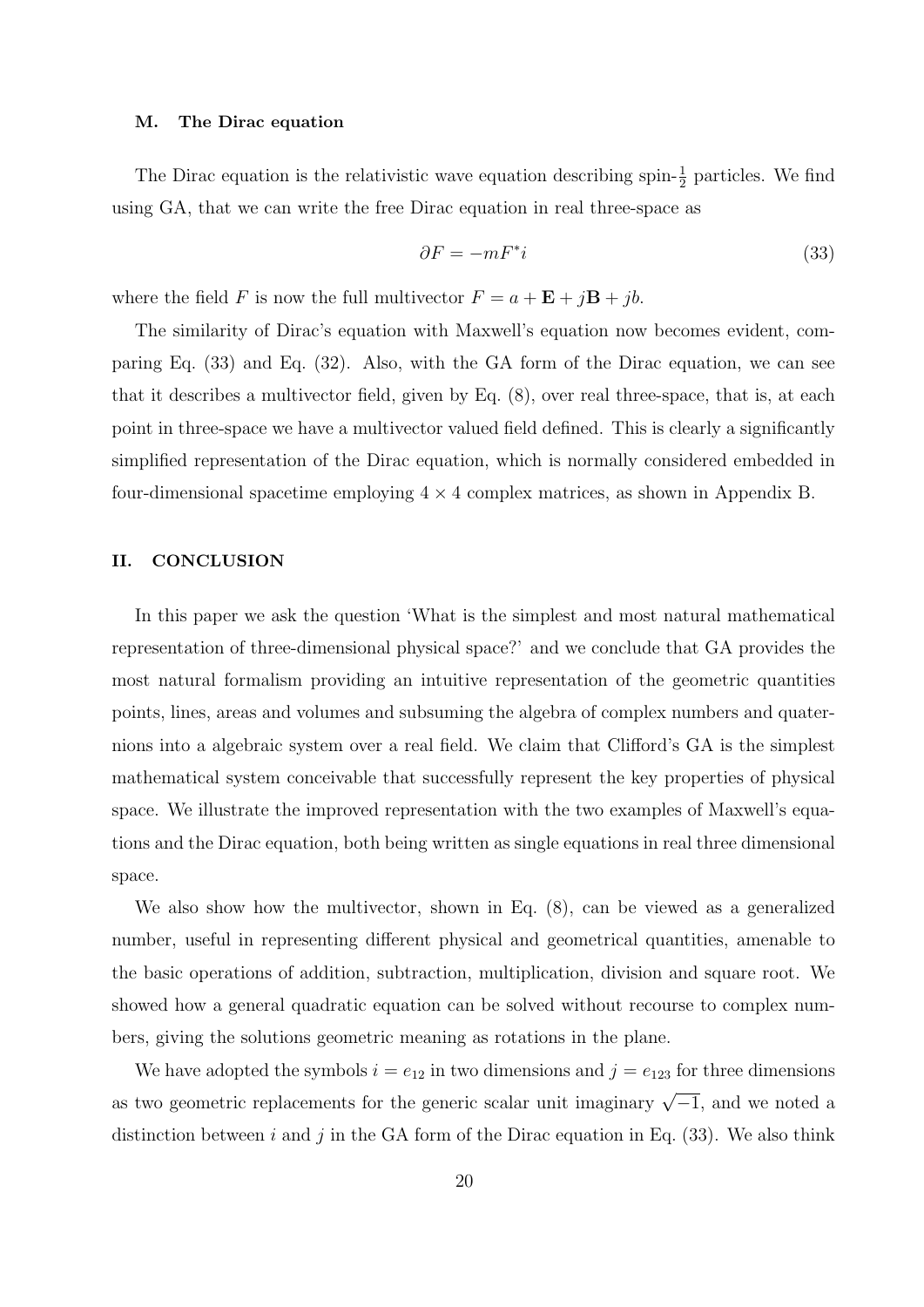that this notation has merit when extended to higher dimensions. For four and five dimensions for example, we suggest the notation  $I = e_{1234}$  and  $J = e_{12345}$ , where the capitalization indicates that they have a positive square, but capital  $I$  like lower case  $i$  is anticommuting and  $J$  is commuting similar to  $j$ . As we continue to higher dimension this patterns of positive or negative squares, and commuting versus anticommmuting pseudoscalars repeats with a period of four.

The development of GA is now expanding rapidly, with benefits being found in research into black holes<sup>11</sup>, quantum field theory<sup>12</sup>, quantum tunneling<sup>13</sup>, quantum computing<sup>14</sup>, general relativity and cosmology<sup>15</sup>, beam dynamics and buckling<sup>16</sup>, computer vision<sup>17</sup> and EPR-Bell experiments<sup>18</sup>.

Many commentators believe that Cliffords mathematical system 'should have gone on to dominate mathematical physics'<sup>19</sup>, but, Clifford died young, at the age of just 33 and vector calculus was heavily promoted by Gibbs and rapidly became popular, eclipsing Clifford's work, which in comparison appeared strange with its non-commuting variables. In hindsight, non-commuting reflects the non-commutivity of rotations in three-space, and hence is exactly what is required for these variables. Gibb's system of vectors was fairly efficient with regard to Maxwell's equations, but with the new scientific discoveries of quantum mechanics and relativity if was found that standard vector analysis needed to be supplemented by many other mathematical techniques such as: tensors, spinors, matrix algebra, Hilbert spaces, differential forms etc. and as noted in<sup>20</sup>, 'The result is a bewildering plethora of mathematical techniques which require much learning and teaching, which tend to fragment the subject and which embody wasteful overlaps and requirements of translation.' Conversely as we have seen GA is a natural formalism for not only Maxwell's equations (Eq. (32) and also quantum mechanics (Eq.  $(33)$  but also special relativity<sup>21</sup>.

We also have shown that geometric algebra provides a natural representation of the basic properties of physical space, allowing intuitive manipulation of lines, areas and volumes using elementary algebraic operations, such as addition and multiplication. Vectors can now be treated like normal algebraic quantities that also have an inverse, with the added simplification that the dot and cross products do not need to be separately defined but are produced as a byproduct from the geometric product. Hence it would appear to be an excellent formalism to introduce into the school curriculum as a powerful tool for basic geometrical analysis of space, that also a formalism that can be extended to the study of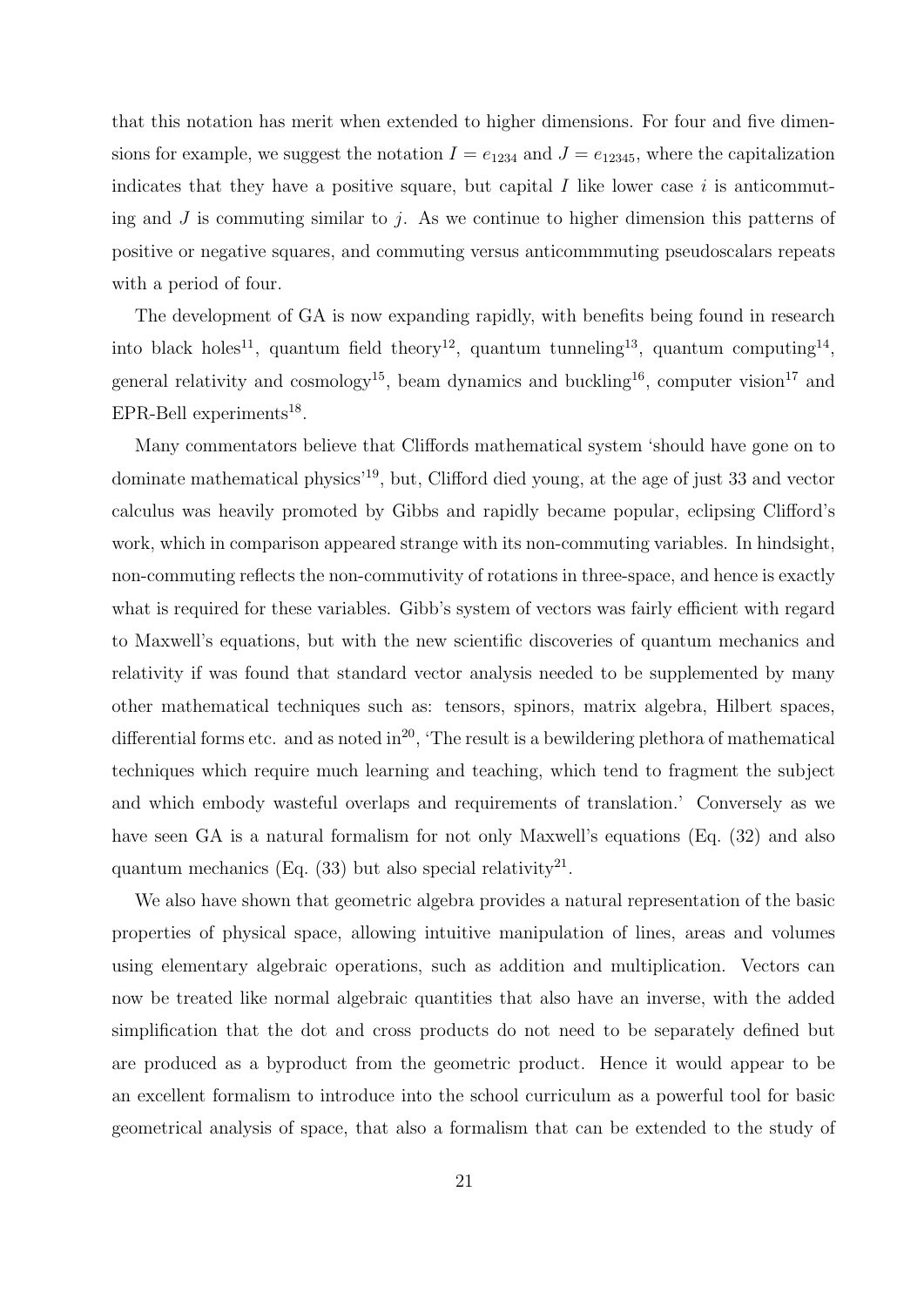university level subjects in electromagnetism, quantum theory and special relativity.

# III. APPENDIX

# A. Dirac equation

Dirac extended Schrödinger's and Pauli's equation into a relativistic setting in 1928, producing the equation

$$
\gamma^{\mu}\partial_{\mu}\psi = -m\psi i,\tag{34}
$$

where  $i = \sqrt{-1}$  and which uses the Einstein summation convention, where

$$
\gamma^{0} = \begin{bmatrix} 1 & 0 & 0 & 0 \\ 0 & 1 & 0 & 0 \\ 0 & 0 & -1 & 0 \\ 0 & 0 & 0 & -1 \end{bmatrix}, \gamma^{1} = \begin{bmatrix} 0 & 0 & 0 & 1 \\ 0 & 0 & 1 & 0 \\ 0 & -1 & 0 & 0 \\ -1 & 0 & 0 & 0 \end{bmatrix}, \gamma^{2} = \begin{bmatrix} 0 & 0 & 0 & -i \\ 0 & 0 & i & 0 \\ 0 & i & 0 & 0 \\ -i & 0 & 0 & 0 \end{bmatrix}, \gamma^{3} = \begin{bmatrix} 0 & 0 & 1 & 0 \\ 0 & 0 & 0 & -1 \\ 1 & 0 & 0 & 0 \\ 0 & -1 & 0 & 0 \end{bmatrix}.
$$
\n(35)

The gamma matrices satisfy the relation and

$$
\{\gamma^{\mu}, \gamma^{\nu}\} = 2g^{\mu\nu},\tag{36}
$$

as expected for a set of orthonormal basis vectors. Hence, the opinion of many people, that Dirac rediscovered Clifford's geometric algebra with its anti-commuting basis vectors.

Dirac's complex, four-space equation using  $4 \times 4$  complex matrices, is isomorphic to the real three-space version, shown in Eq. (33).

#### B. The square root of a three dimensional multivector

To find the square root of a multivector  $M$ , we need to find a multivector  $N$ , such that  $N^2 = M$  where

$$
M = a + \mathbf{v} + j\mathbf{w} + jb \tag{37}
$$

is a general multivector. In order to simplify calculations we write

$$
M = (a + jb)(1 + \mathbf{m} + j\mathbf{n})\tag{38}
$$

where by inspection  $\mathbf{m} = \frac{a\mathbf{v}+b\mathbf{w}}{a^2+b^2}$  $\frac{a\textbf{v}+b\textbf{w}}{a^2+b^2}, \ \textbf{n}=\frac{a\textbf{w}-b\textbf{v}}{a^2+b^2}$  $\frac{2W-by}{a^2+b^2}$ . Clearly this result is not valid if  $a=b=0$ implying a multivector  $M = \mathbf{v} + j\mathbf{w}$ , which can be found to have the solution  $\sinh \theta =$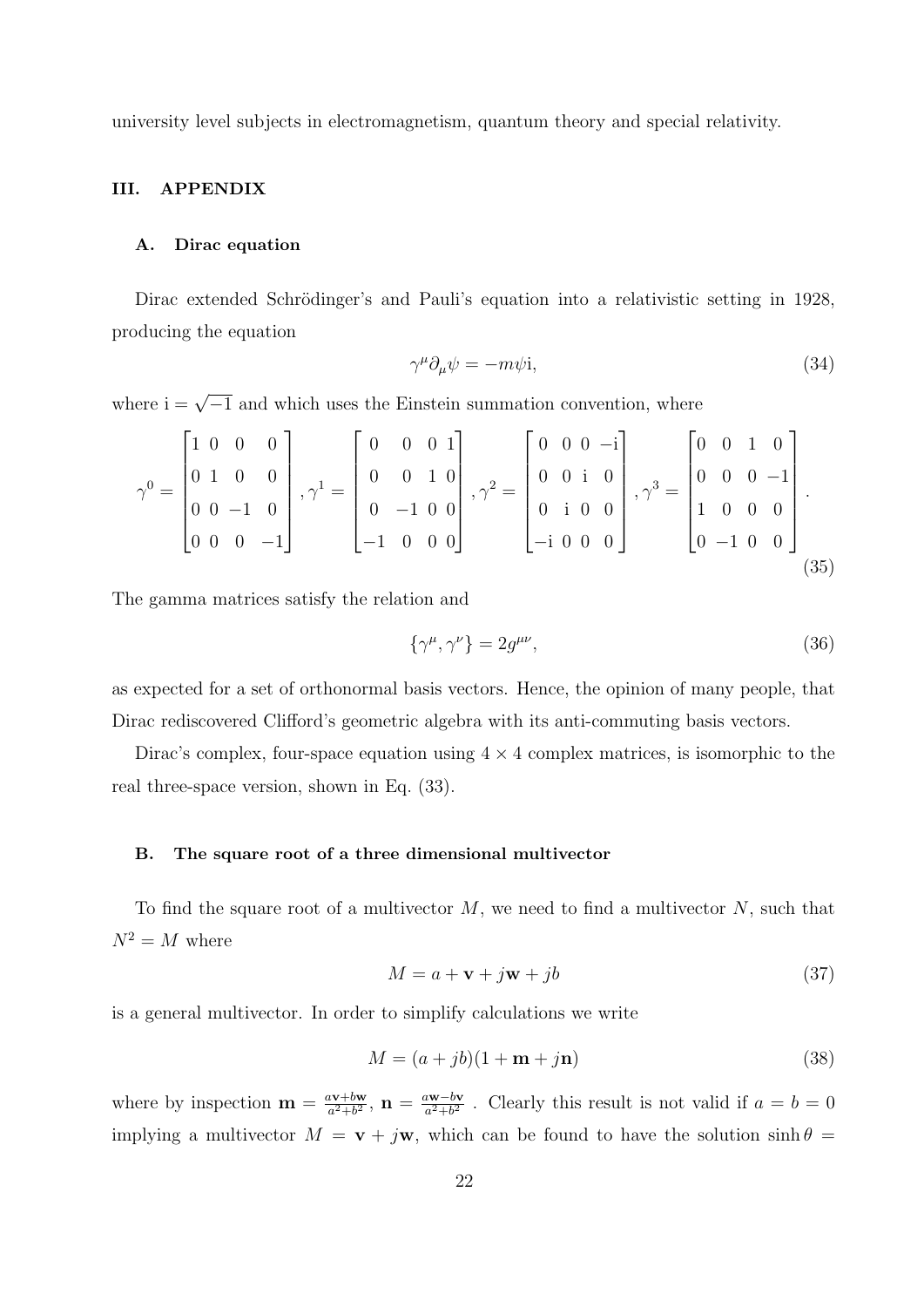$-\frac{q_0}{q_0}$  $\frac{q_0}{p_0} \pm \sqrt{\frac{q_0^2}{p_0^2} + 1}$ , where  $q_0 = \frac{v^2 - w^2}{4}$  $\frac{-w^2}{4}$  and  $p_0 = \frac{1}{2}$  $\frac{1}{2}\mathbf{v} \cdot \mathbf{w}$ . A subclass of solutions is also produced if  $p_0 = 0$ , giving  $c = d = q_0^{1/4}$  $q_0^{1/4}$ . The case with  $q_0 = 0$  in fact appears to have no solution, that is the multivector  $M = \mathbf{u} + j\mathbf{u}^{\perp}$ , has no square root, although it can be approximated arbitrarily closely with  $N = \epsilon + \frac{\mathbf{u}}{2\epsilon} + \frac{i\mathbf{u}^{\perp}}{2\epsilon} + \epsilon$ , giving  $N^2 \approx M = \mathbf{u} + j\mathbf{u}^{\perp} + 2j\epsilon^2$ . So for cases with  $a, b \neq 0$  we seek a multivector such that

$$
= (c + \mathbf{x} + j\mathbf{y} + jd)(c + \mathbf{x} + j\mathbf{y} + jd)
$$
\n
$$
= (c2 + x2 - y2 - d2) + 2(c\mathbf{x} - d\mathbf{y}) + 2j(c\mathbf{y} + d\mathbf{x}) + 2j(cd + \mathbf{x} \cdot \mathbf{y})
$$
\n
$$
= 1 + \mathbf{m} + j\mathbf{n}.
$$
\n(39)

We can see that now we have constructed a simplified problem, of the square root of a multivector with  $b = 0$ , and  $a = 1$ , but from which we can reconstruct the full square root. Inspecting the six linear equations formed from the vector and trivector components we can see that we require

$$
\mathbf{x} = \frac{d\mathbf{n} + c\mathbf{m}}{2h} , \quad \mathbf{y} = \frac{c\mathbf{n} - d\mathbf{m}}{2h}
$$
 (40)

where  $h = c^2 + d^2$ . For the case  $h = 0$ , which implies  $c = d = 0$ , giving  $N^2 = a + jb$ , showing that  $N$  is the square root of complex-like numbers. The square root of a complex number is calculated later in the appendix, and so for more general cases we can assume  $h > 0$ . We now need to just find c and d from the two remaining equations in Eq.  $(39)$  of

$$
c^{2} - d^{2} + \frac{(m^{2} - n^{2})(c^{2} - d^{2})}{4h^{2}} + \frac{4cd\mathbf{m} \cdot \mathbf{n}}{4h^{2}} = 1
$$
\n
$$
cd - \frac{cd(m^{2} - n^{2}) + (c^{2} - d^{2})\mathbf{m} \cdot \mathbf{n}}{4h^{2}} = 0
$$
\n(41)

and after multiplying through by  $h^2$  and making the replacement  $q = \frac{m^2 - n^2}{4}$  $\frac{-n^2}{4}$  and  $p = \frac{1}{2} \mathbf{m} \cdot \mathbf{n}$ , we find

$$
(c2 - d2)(c2 + d2)2 + q(c2 - d2) + 2cdp = (c2 + d2)2
$$
  
2cd(c<sup>2</sup> + d<sup>2</sup>)<sup>2</sup> - 2cdq + (c<sup>2</sup> - d<sup>2</sup>)p = 0. (42)

We have difficult simultaneous polynomials in  $c$  and  $d$ , and so it is now convenient to make the substitution

$$
c = r \cosh \frac{\theta}{2} , d = r \sinh \frac{\theta}{2}, \qquad (43)
$$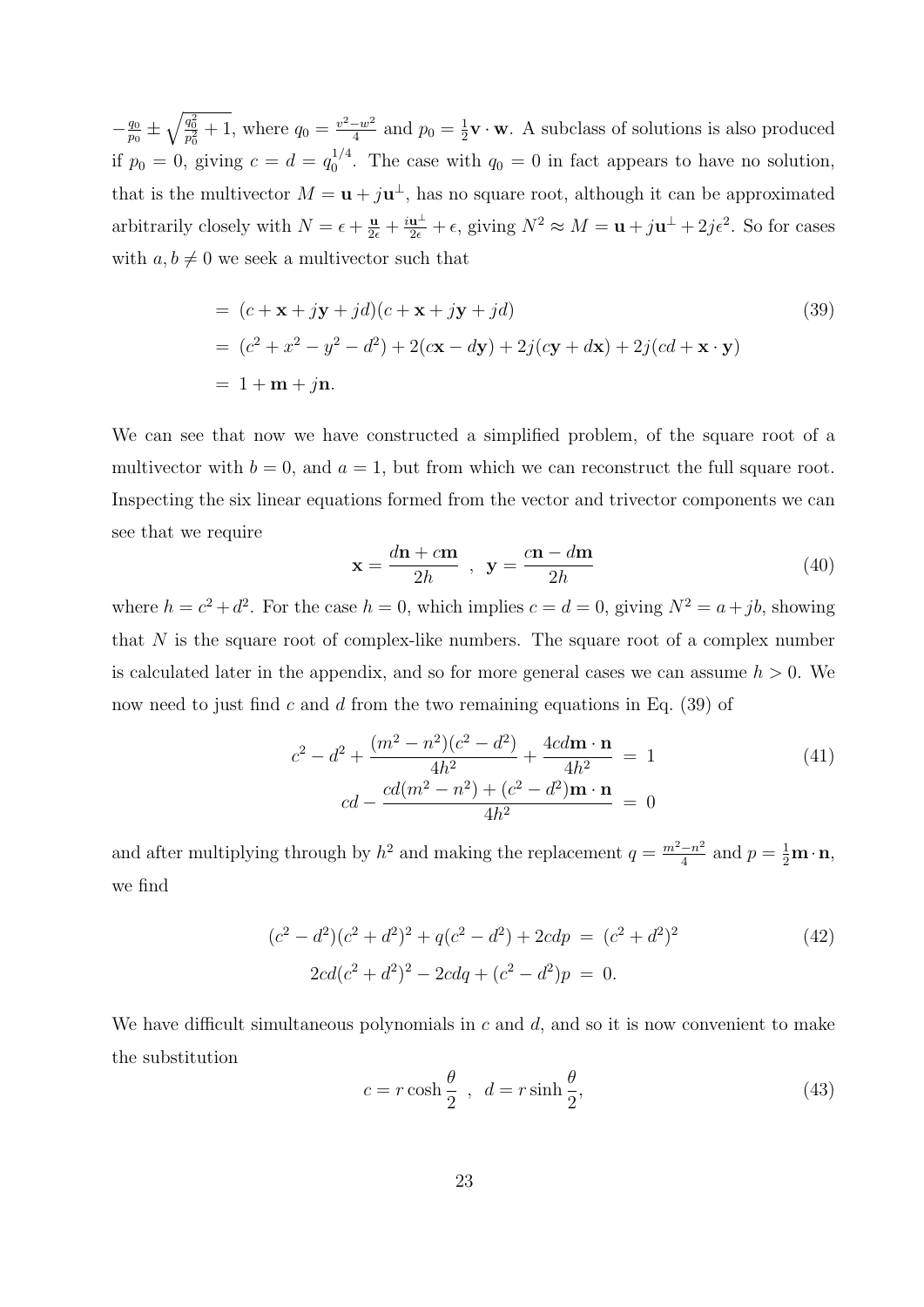producing

$$
r^{4}\cosh^{2}\theta + q + p\sinh\theta = r^{2}\cosh^{2}\theta
$$
\n
$$
r^{4}\sinh\theta\cosh^{2}\theta - \sinh\theta q + p = 0.
$$
\n(44)

From the second equation in Eq. (44), we find

$$
r = \pm \left(\frac{q - p \csch\theta}{\cosh^2 \theta}\right)^{\frac{1}{4}}.
$$
\n(45)

We can see that either sign for r satisfies the two equations of Eq.  $(44)$  although this will only flip the overall sign of the square root, as expected, giving us a square root for the multivector of either sign. The term under the fourth root,  $q - p$  cosech $\theta$  in fact remains non-negative, and hence  $r$  remains real. On substitution back into the first equation in Eq. (44) we find the trigonometric equation,

$$
2q - p \cosech\theta (1 - \sinh^2 \theta) = \cosh \theta \sqrt{q - p \cosech\theta}
$$
 (46)

and substituting  $x = \sinh \theta$  we find the quartic equation in x

$$
(q-p^2)x^4 - p(1+4q)x^3 + (2p^2 - q(4q-1))x^2 + p(4q-1)x - p^2 = 0
$$
 (47)

which has a solution

$$
x = \frac{p(1+4q+s) \pm u}{4(q-p^2)},
$$
\n(48)

where  $s = +\sqrt{(4q-1)^2 + 16p^2}$  and  $u =$ √  $\sqrt{16q^3 + 12qp^2 + p^2 - 4q^2 + s(p^2 + 4q^2)}$ . We can see that s remains real, but if we allow a negative square root of s inside the equation for  $u$ , then we will produce an imaginary term and hence we need to maintain a positive square root for s which leaves just the two real solutions to the quartic as shown in Eq. (48). Hence we have two distinct  $\theta = \arcsin x$ , which imply two distinct square roots, ignoring signs. We can see that there is a special case  $q = p^2$  that will reduce Eq. (47) to a cubic,

$$
p(1+4p^2)x^3 + p^2(4p^2 - 3)x^2 - p(4p^2 - 1)x + p^2 = 0,
$$
\n(49)

which has the single real solution  $x = -p$ , giving a single root with  $\theta = -\arcsinh p$ . If  $p = 0$ , then the cubic fails and we find two cases dependent on q, with firstly cosh  $\theta = 2\sqrt{q}$ , requiring  $q \geq \frac{1}{4}$  $\frac{1}{4}$  and secondly  $\theta = 0$  with  $r = c$ , where  $c = \sqrt{\frac{1+\sqrt{1-4q}}{2}}$  $\frac{q}{2}^{1-4q}$ , valid for  $q \leq \frac{1}{4}$  $\frac{1}{4}$ .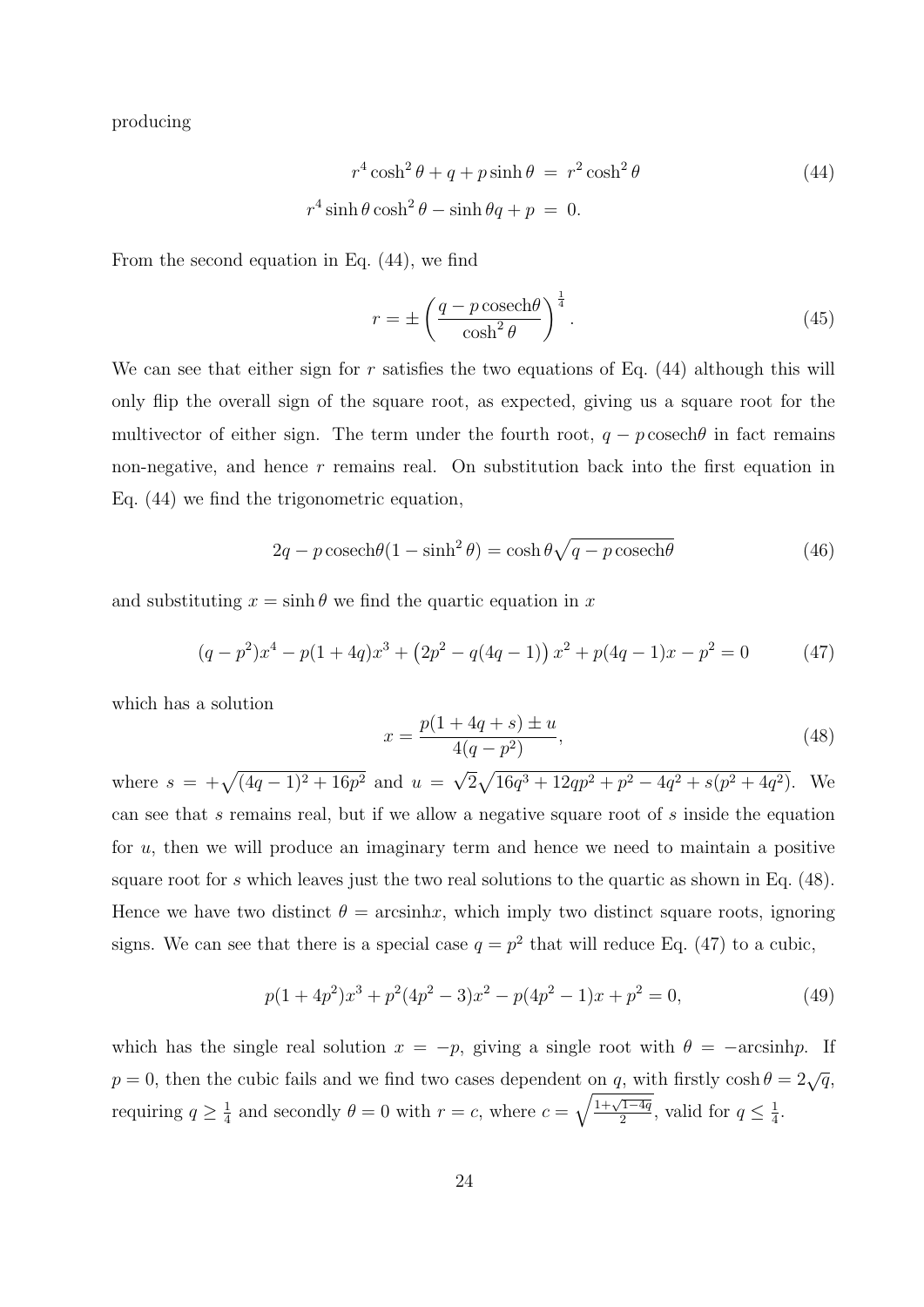The square root of  $a+jb$  is easily found to be  $f+jg=\pm \frac{1}{b}$  $\frac{1}{2}(\sqrt{a+1})$ √  $\overline{h_0}$  + j  $\sqrt{-a}$  + √  $^{\prime}h_0)$ Hence for  $M$  given by Eq. (37), we find the square root

$$
M^{\frac{1}{2}} = \pm (c + \mathbf{x} + j\mathbf{y} + jd)(f + jg),\tag{50}
$$

where c, d given by Eq.  $(43)$  and **x**, **y** given by Eq.  $(40)$ .

- <sup>∗</sup> Electronic address: james.chappell@adelaide.edu.au
- <sup>1</sup> H. S. M. Coxeter, Regular Polytopes, Dover Pubns, 1973.
- <sup>2</sup> C. D. Hoyle, U. Schmidt, B. R. Heckel, E. G. Adelberger, J. H. Gundlach, D. J. Kapner, H. E. Swanson, Phys. Rev. Lett. 86 (2001) 1418–1421.
- <sup>3</sup> A. Wedberg, A History of Philosophy, Clarendon Press, Oxford, 1982.
- <sup>4</sup> B. Russell, A History of Western Philosophy, Simon and Schuster, New York, 1945.
- <sup>5</sup> D. Hestenes, New Foundations for Classical Mechanics: Fundamental Theories of Physics, Kluwer Academic Publishers, New York, 1999.
- <sup>6</sup> J. S. Mill, An examination of Sir William Hamilton's Philosophy, University of Toronto Press, Toronto, 1979.
- <sup>7</sup> J. M. Chappell, A. Iqbal, M. A. Lohe, L. Von Smekal, Journal of the Physical Society of Japan 78 (2009) 054801.
- <sup>8</sup> D. J. Griffiths, Introduction to Electrodynamics, Prentice Hall, 1999.
- <sup>9</sup> D. Hestenes, American Journal of Physics 71 (2003) 104–121.
- <sup>10</sup> J. C. Maxwell, Royal Society Transactions  $155$  (1865) 459–512.
- <sup>11</sup> S. D. C. Doran, A. Lasenby, I. Hinder, Phys.Rev. D 71 (2005) 124020.
- <sup>12</sup> C. E. Dolby, S. F. Gull, Annals of Physics 293 (2001) 189–214.
- <sup>13</sup> S. S. S. C. J. L. D. A. D. Challinor, A. N. Lasenby, S. F. Gull, Phys. Lett. A 227 (1997) 143–152.
- <sup>14</sup> R. Parker, C. Doran, Analysis of One and Two Particle Quantum Systems Using Geometric Algebra, Boston, MA: Birkhäuser, pp. 213–226.
- <sup>15</sup> C. J. L. D. A. N. Lasenby, S. F. Gull, Cosmological Consequences of a Flat-Space Theory of Gravity, Kluwer Academic, Dordrecht, pp. 387–396.
- <sup>16</sup> J. Clements, M. Eng. Project report (1999).
- <sup>17</sup> C. J. L. D. J. Lasenby, W. J. Fitzgerald, A. N. Lasenby, Int. J. Comp. Vision 36 (1998) 191–213.